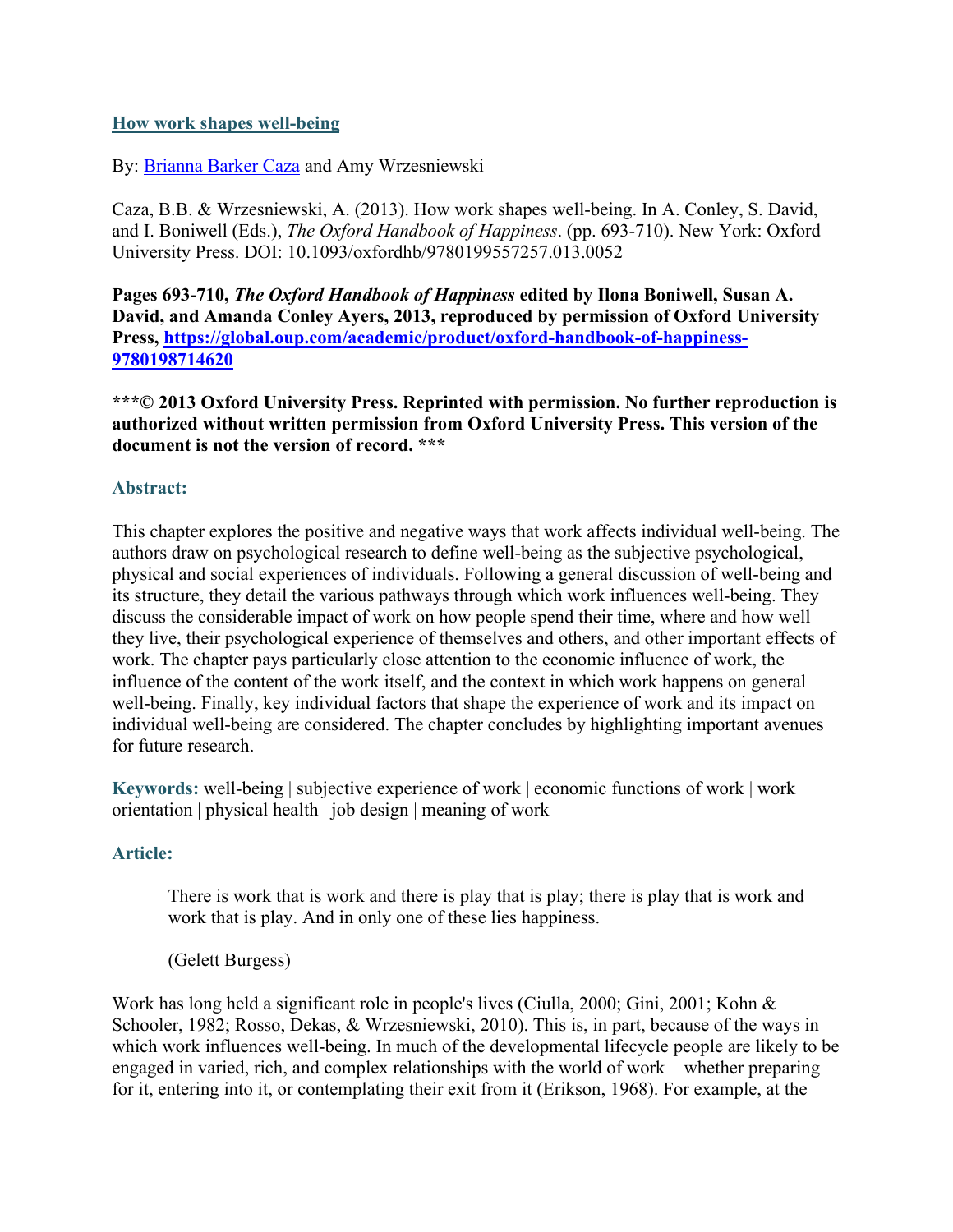tender age of 5, children have a working practical model of what work is and what role they expect it to play in their life (Berti & Bombi, 1988). In childhood, work is often idealized as children dream about what they may become. Upon entering the work force, many find that the realities of working life lead them to reconceptualize work as simply a way of meeting their needs (Brief & Aldag, 1989; Brief & Atieh, 1987; Brief, Brett, Futter, & Stein, 1997). Early career professionals may find that they thrive on the challenge and excitement of work. New parents learn about both the value and cost of their jobs to their families. After retirement, some retirees struggle to reconstruct their lives in the absence of the structure that work provides. While some people find deep fulfillment in their work, others feel a strong disdain for it, and still others find their relationship with their work vacillating over time and contexts. Though the meaning of work varies widely, that it has an impact on people's lives is well-established (Campbell, Converse, & Rodgers, 1976). In a variety of ways, work matters to everyone (Warr & Wall, 1975).

Work can be a source of sustenance, wealth, joy, frustration, deep meaningfulness, and boredom. In recognition that work is a domain of life that shapes how people experience their lives in a broad sense, scholars have invested considerable effort in understanding the relationship between work and well-being. While some have studied the impact of work on life domains such as family and leisure (e.g., Edwards & Rothbard, 2000; Greenhaus & Beutell, 1985; Rothbard, 2001), others have examined the role that these life domains play in the general experience of work (Snir & Harpaz, 2002). Though we touch on both literatures, we are primarily focused on understanding how work shapes well-being. First, we define well-being and explain why work has a hand in determining general well-being. Second, we explain how work shapes well-being, and what factors affect whether the relationship is generally positive or negative. In the third section we discuss the individual and contextual variables that may moderate the relationship between work and well-being.

# **Defining Well-Being**

Other chapters in this book have already provided an in-depth understanding of general wellbeing (see Section II). We will therefore only briefly review our conceptualization of well-being and the assumptions that underlie it. Well-being is often used synonymously with wellness, health, and happiness. While different types and domains of well-being have been proposed, in the research literature there has been convergence regarding three core dimensions of well-being: psychological, physical, and social (Diener & Seligman, 2004). Further, while researchers have studied both objective and subjective indicators of well-being, in this chapter, we are focusing on the latter. Subjective well-being (SWB) is defined as a "broad category of phenomena that includes people's emotional responses, domain satisfactions, and global judgments of life satisfaction" (Diener, Suh, Lucas, & Smith, 1999, p. 277) and includes positive emotion, engagement, satisfaction, and meaning (Seligman, 2002). SWB refers to a set of constructs and experiences, rather than a single construct reflecting happiness or satisfaction (Myers & Diener, 1995; Ryff, 1989).

As Myers and Diener (1995) point out, high SWB reflects a "preponderance of positive thoughts and feelings about one's life" (p. 11) and includes a sense of satisfaction with life that comprises satisfaction with major life domains, including work, family, health, finances, and self. Lucas,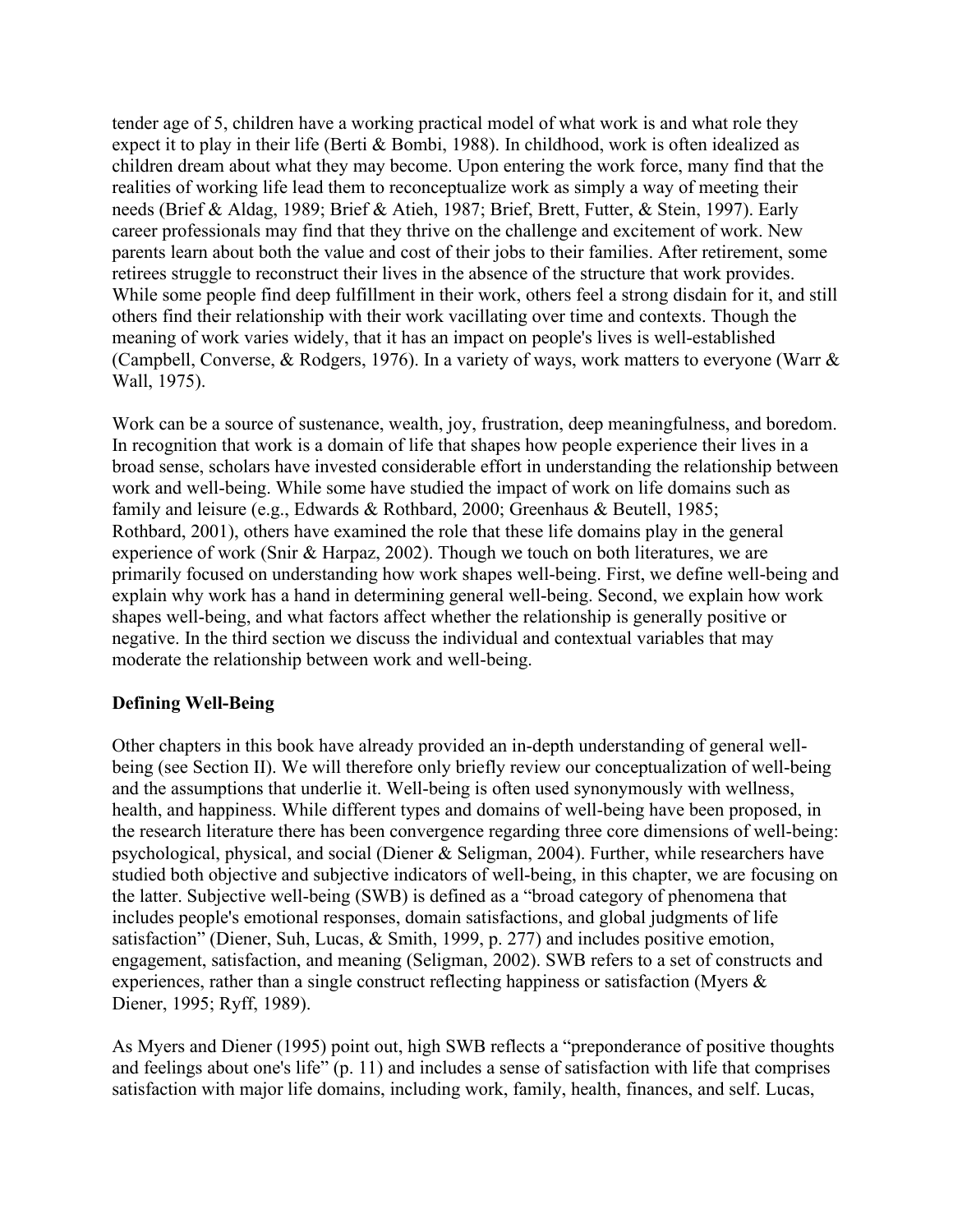Diener and Suh (1996) suggest that SWB has two facets, cognitive and affective SWB. The affective component of SWB consists of the presence of positive affect (e.g., joy, elation, happiness, and contentment) and the absence of negative affect (e.g., guilt, sadness, anxiety, anger) (Diener et al., 1999). The cognitive component is an information-based appraisal of life in which people judge the extent to which their life measures up to expectations and resembles their ideal. Cognitive evaluations of satisfaction with each domain of life and life as a whole play an important role in SWB.

Research shows that both cognitive and affective well-being are influenced by work, using various terms such as *employee well-being, working well-being*, and *work-related well-being* to refer to individual experiences of and functioning within the work domain. Many studies have defined well-being predominantly in terms of domain-specific satisfaction (i.e., job satisfaction; Weiss, 2002), while others have adopted a broader definition that encompasses the overall quality of functioning at work (Warr, 1987). In this chapter, we build upon and extend these literatures by considering how one's work experiences influence their generalized feelings and cognitions about life. We begin doing so in the next section by considering why work shapes well-being.

# **The Influence of Work on Well-Being**

Among the domains of life to which people dedicate their time and energy, work holds a special place. This is partly due to the sheer number of hours dedicated to it—most adults spend onethird of their waking lives working (Wrzesniewski, McCauley, Rozin, & Schwartz, 1997). Beyond the time invested in work, there are important economic (Brief & Aldag, 1989), social (Dutton & Ragins, 2006), and psychological (Rosso et al., 2010) functions of work that underscore the "central place that work plays in life and society" (Warr & Wall, 1975, p. 10). People experience significant ties to work, both physically and psychologically (Ciulla, 2000). It often determines where people live and even shapes what they do during non-working hours (Meissner, 1971). The way people think about themselves and feel about their lives is significantly impacted by their work for several reasons.

The first is the time devoted to work over the course of life. Most adults spend the bulk of their waking hours engaged in some form of work. This time commitment can lead to the blurring of boundaries between home and work, allowing individuals' feelings and thoughts about their work to spill over into other areas of life. Scholars have argued that these blurred boundaries have reshaped the nature of work itself (Arthur & Rousseau, 1996; Barley 1996; Bridges 1994). Work has largely retained its definition as activities done for pay (Brief & Nord, 1990), but the form, timing, and structural arrangements of these activities have undergone significant changes, particularly for knowledge workers (e.g., Arthur & Rousseau, 1996; Barley & Kunda, 2004; Wiesenfeld, Raghuram, & Garud, 1999). These changes to the nature of work serve to further blur the boundary between work and non-work domains for many knowledge workers, who are increasingly expected to work from any location at any time. While scholars have made several predictions about how these changes affect the nature of work (e.g., Schor, 1991; Sennett, 1998, 2008), the influence of these changes on well-being is not well understood.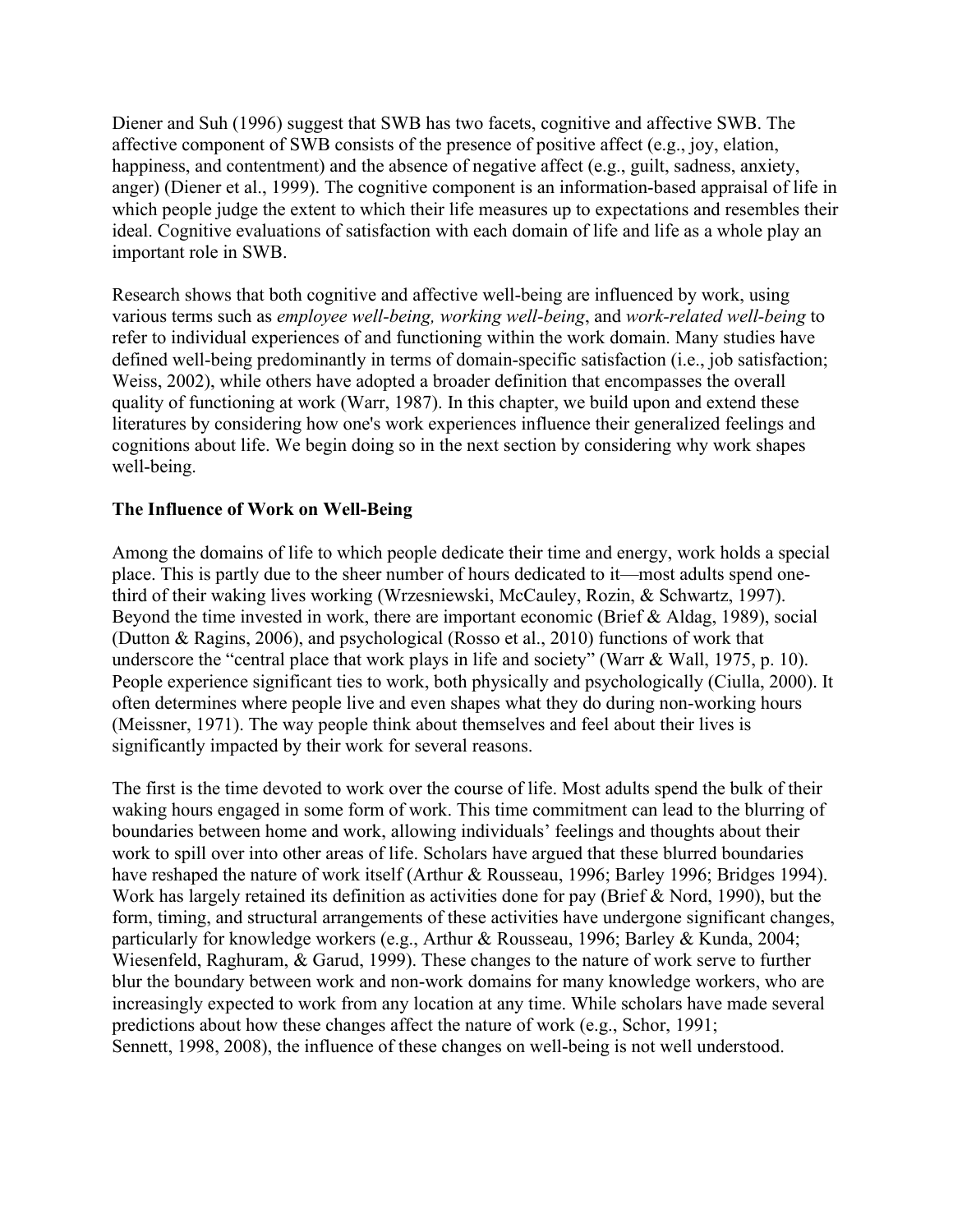Second, where people live (and how they live) depends in large part on where they work. While it used to be more common for people to find work in the local environment in which they lived, it is now the case that—particularly in the USA—increasing numbers of people move to locales based on their jobs (Blackburn, 2009; Sennett, 1998). Furthermore, the job often dictates the way in which people spend their days and nights, and the leisure time they have available. Adjusting to the demands of our society, many people do not work a traditional 9–5 job for 40 hours a week. Some employees take on positions in which they work nights, while others work for days, weeks, or even months without a break. As a result, work schedules significantly impact family life, hobbies, and even physical health.

It is not only the geography of life that is influenced by work: for most, the material trappings of life are dictated by the means that work provides. Mortgages, rent levels, forms of transportation, and creature comforts are largely a function of what one can afford—which is, in turn, a direct outcome of what one earns. The possibilities offered by one's work range from unsustainable (Leana, Mittal, & Stiehl, 2012) to luxurious. Work defines the mode of life experiences far beyond the physical realities of the job.

Third, people invest a significant amount of time in work even before they actually begin their jobs; work is typically a domain for which people prepare themselves for some time. While relatively few pursue the career of their childhood fantasies, it is assumed that most children will work when they complete their schooling. This assumption fuels investments in education and training in order to make the school-to-work transition a success. Whether educated in vocational-technical programs, colleges, or postgraduate university settings, most people grow up with the expectation that they will work in adulthood. As such, people make significant investments in what they do for a living even before they are working.

Fourth, people experience strong psychological ties to their work. People's sense of themselves is intimately connected to their work (Lawler & Hall, 1970). Consider the first things people tell others about themselves upon meeting at a party. Work, and in particular, the identity implications of work, are salient in how people come to think of themselves. Scholars suggest that this cognitive bond with work is increasing (Casey, 1995; Rosso et al., 2010; Sennett, 2008). For better or for worse, work is an important element of what defines people (Gini, 2001). This is true even in the most direct sense; research suggests that the kind of work people do influences their cognitive structures over time (Kohn & Schooler, 1982).

Fifth, work also helps satisfy many psychological needs for achievement and individual purpose (Warr & Wall, 1975). A sense of purpose in work is one of the ways in which work comes to be seen as meaningful (Rosso et al., 2010). Ryff (1989) defines purpose as a sense of directedness and intentionality in life, building on a tradition that suggests that pursuing a purpose in life or work, brings meaning to life (Aristotle, 2000; Dalai Lama & Cutler, 1998; Seligman, 2002). At the extreme end of this argument, Frankl (1959) has argued that having a sense of purpose in life is necessary for survival. For those who pursue their life's purpose through work (e.g., Bunderson & Thompson, 2009), the importance of work for a basic sense of well-being is indisputable.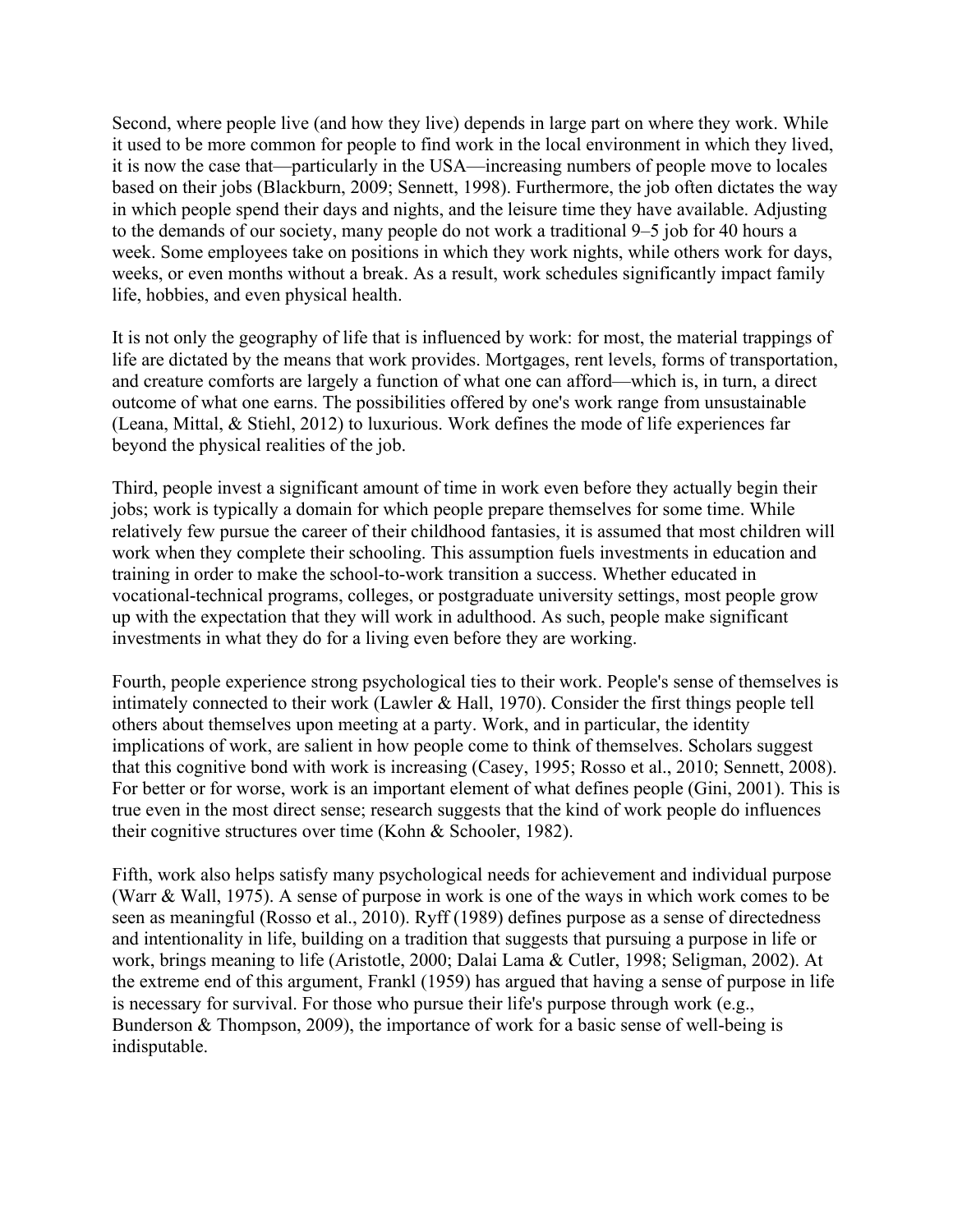Sixth, the social bonds of our lives are intimately connected to work. Whether others at work are friends, mentors, colleagues, or general acquaintances, research suggests that our sense of who we are is informed by the social landscape at work (Bradbury & Lichtenstein, 2000; Wrzesniewski, Dutton, & Debebe, 2003). It is telling that when offering depictions of their jobs, people often offer depictions of their work interactions and relationships instead (Sandelands & Boudens, 2000). The rootedness of social bonds at work is evidenced in part by the number and importance of celebrated social events that cross into the work domain. People come together with their work colleagues around hiring, promotions, retirements, and other markers of entry into, progress within, or exit from the work domain. That people experience strong social bonds at work is cause for celebration—the Gallup organization notes that having even one "best friend" at work is a predictor of positive well-being (Harter, Schmidt, & Keyes, 2003). However, if people make significant social investments at work, there exists the potential for conflict between the work and home domains. Considerable research on the conflict between work and home suggests that clarity in how one is investing one's time in social bonds and obligations between these two spheres is important.

Seventh, work influences well-being because it is a domain that is infused with affect. Whether in the context of the work itself (Hochschild, 1983; Margolis & Molinsky, 2008) or the interactions and relationships that compose the job (Dutton, 2003; Porath & Erez, 2007; Wrzesniewski et al., 2003), people experience a range of emotions of varying strength at work (Barsade, 2002; Bartel & Saavedra, 2000). To the extent that well-being is informed by affect, the sign and power of the charge left by one's work is an important component to understanding well-being. As Campbell and colleagues (1976) point out, 20% of the variance in overall wellbeing is explained by well-being related to one's work. When work is a source of joy, this bond between the self and work can be powerful and positive. As Maslow notes about his own work, "I think I am just most happy, and most fulfilled, and most myself, and most being as if that's where I were meant to be when I am involved in my work" (Frick, 1971, p. 31). Research on people's experience of the emotional spillover from work to other domains of life, such as family and leisure, suggests that whether work is a positive or negative experience matters for how people engage in and experience the non-work domains of life (Rothbard, 2001; Williams & Alliger, 1994).

This summary of research on the interface between the work and life domains suggests that any understanding of well-being must take into account the role of work in people's lives. Work shapes people's physical, emotional and cognitive experiences, influencing every aspect of life. Research on unemployment underscores the critical role of work for general well-being. Nationally, high levels of unemployment are a strong negative predictor of well-being (Frey & Stutzer, 2002a, 2002b). At the individual level, unemployment can be devastating to well-being (Helliwell, 2003). By studying what happens to people who have lost a job, Jahoda's (1982) influential work suggests that work fulfills both manifest and latent functions in life. In addition to enabling people to earn a living, work also provides a temporal structure to the day, allows people to participate in a collective effort, and gives them some measure of status and identity from their work roles. In the next section, we consider the direct pathways through which work shapes well-being.

### **How Work Shapes Well-Being**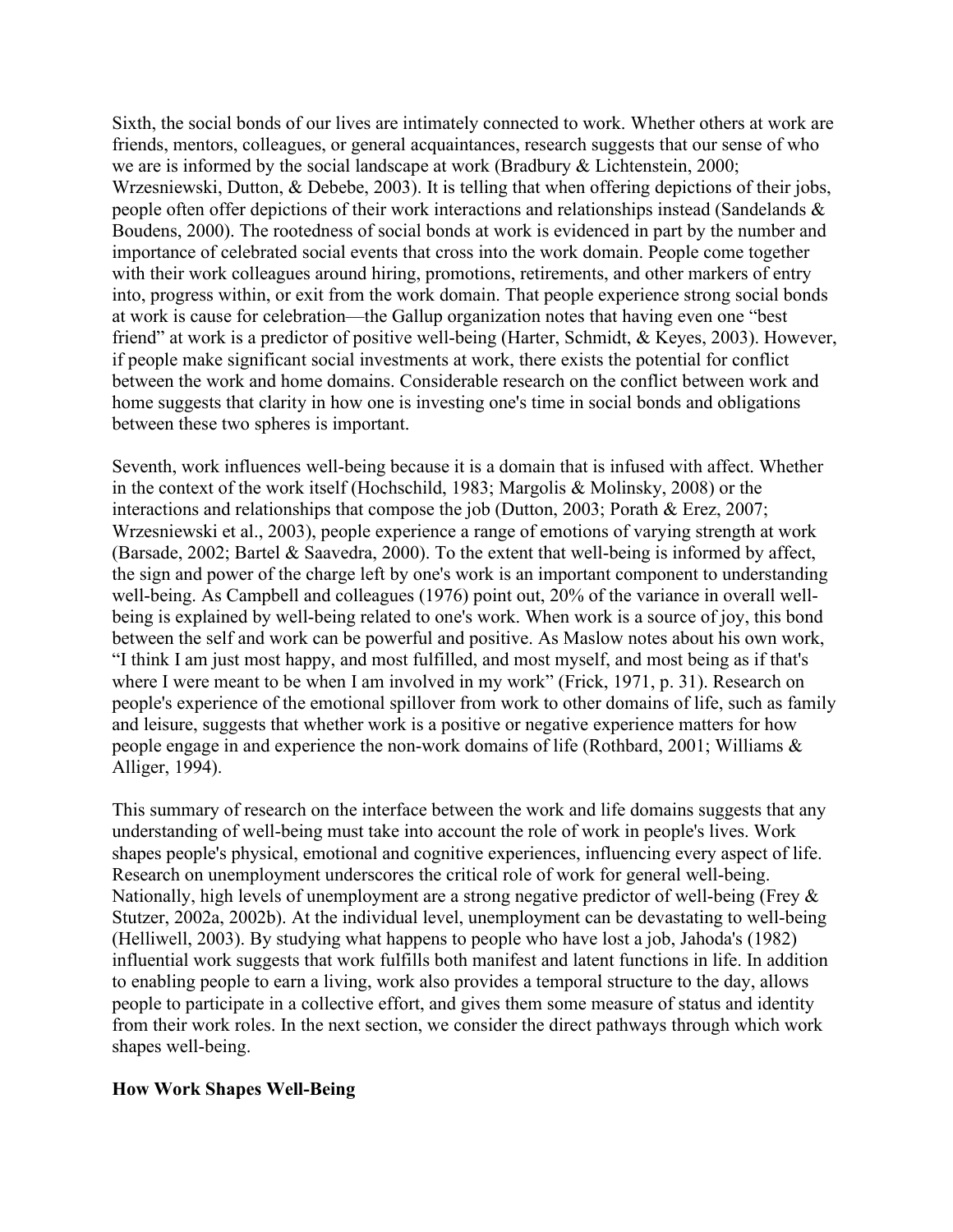Work influences well-being in three ways. First, from an economic perspective, the work contract affects well-being. Second, the work itself has psychological and physiological implications for well-being. Third, the work context influences well-being in a variety of ways. We take each kind of influence in turn, describing the evidence of its impact and the implications for its role in well-being.

#### Work as a contract

In its most basic form, work is an exchange of effort for compensation. It is an essential means through which people meet their basic needs of shelter and food. Being able to meet these needs is essential for well-being. As such, economics plays an important role in shaping one's quality of life, in that the specific terms of the employment contract influence well-being. This influence operates in two ways: in a literal sense and in a psychological sense.

In the literal sense, the employment contract matters to well-being because it determines whether or not people are able to meet their basic needs and aspirations. A key element of the employment contract is pay. It is often assumed that the greater the pay, the greater the resulting well-being must be. In some of the world's poorest nations, this assumption holds, however the relationship becomes less strong as national wealth increases. In wealthy Western societies, research suggests that while income is positively correlated with well-being (Diener & Diener, 1995), the relationship is moderate, with correlations of only 0.13 (Diener, Sandvik, Seidlidz, & Diener, 1993). Some research has suggested that income is not related to emotional well-being at all (Kahneman & Deaton, 2010). Other evidence suggests that income may have a *negative* relationship with other life domains that influence well-being. Moreover, while the average salary in wealthy nations has grown steadily in the past 50 years, so have rates of anxiety and depression (Diener & Seligman, 2004). In light of this complex relationship Diener and Seligman (2004) explain that, "Money is an inexact surrogate for well-being, and the more prosperous a society becomes, the more inexact a surrogate income becomes" (p. 2). This research suggests that the context influences how people evaluate their own well-being. Those living in a modernized, wealthy society in which "the good life" is a cultural ideal will have very different standards and aspirations for well-being than will individuals living in poorer nations.

Well-being is also influenced by how people evaluate the fairness of their employment contracts. Assessments of fairness have three main roots: the distribution of resources (distributive justice), the fairness of decision-making procedures (procedural justice), and the type of interpersonal treatment a person receives (interactional justice) (Colquitt, Greenberg, & Zapata-Phelan, 2005). Given the focus of employment contracts on the relationship between effort, or inputs, and rewards, or outputs, perceptions of fairness in this exchange are important for well-being. Equity theory has demonstrated that people need to sense that their inputs are equal to their perceived outputs in order to feel fairly treated (Adams, 1965).

Perceptions of fairness in the work contract have been linked to employee well-being (Lawson, Noblet, & Rodwell, 2009). When employees feel that they are treated fairly they enjoy higher job satisfaction and better physical health, are more committed to and trusting of their organization, perform better, and engage in more voluntary citizenship behaviors (Colquitt, Conlon, Wesson,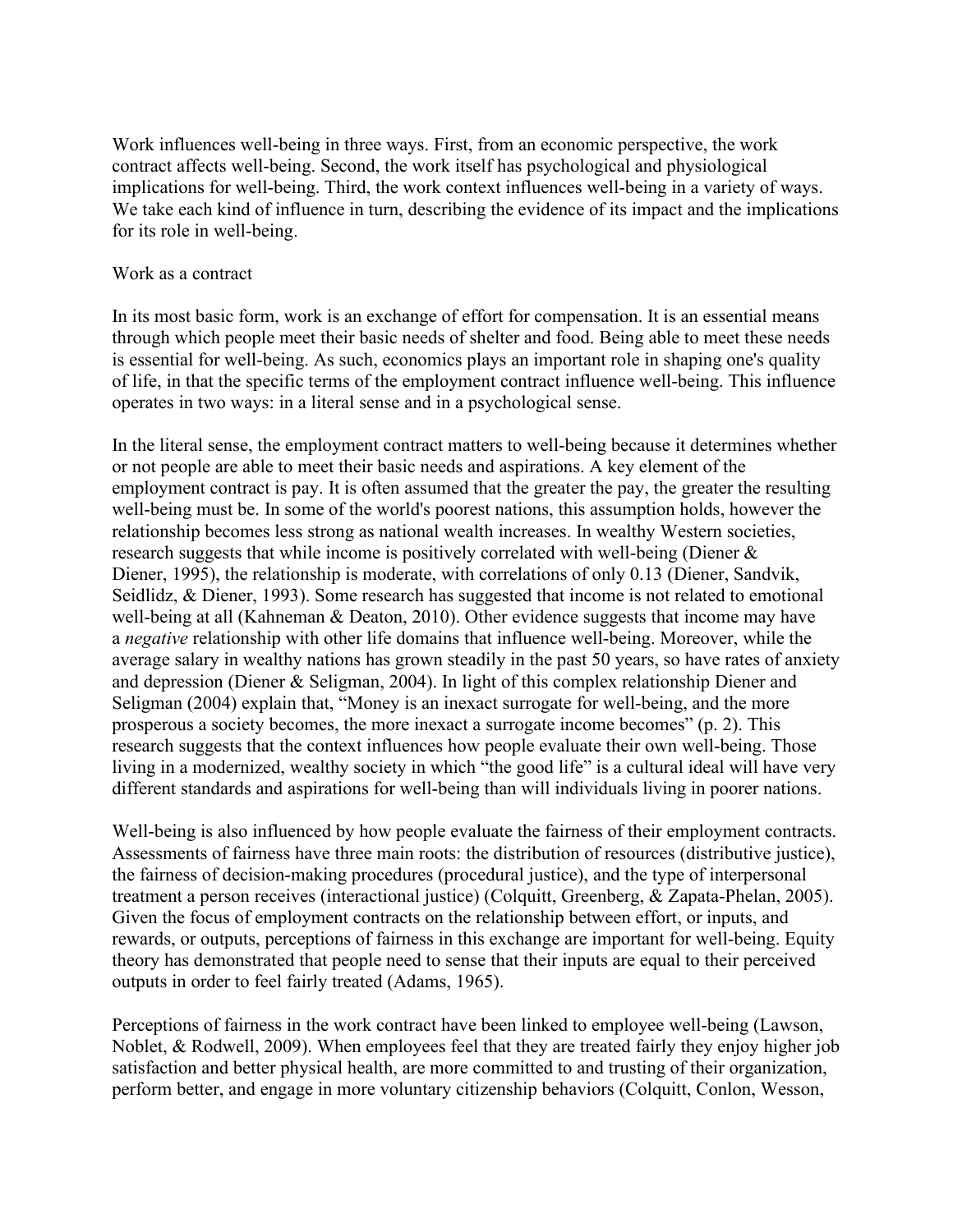Porter, & Ng, 2001; Cropanzano, Bowen, & Gilliland, 2007; Liden, Wayne, Kraimer, & Sparrowe, 2003). Conversely, when employees perceive a lack of fairness, they experience poorer psychological and physical health (Caza & Cortina, 2008), highlighting another link between work and well-being.

## The work itself

Attributes of the work itself also influence well-being in both positive and negative ways (e.g., Bowling & Beehr, 2006; Harned, Ormerod, Palmieri, Collinsworth, & Reed, 2002; Maslach, 1982; Meyer & Allen, 1991). These effects can be generally understood through two established approaches to understanding subjective well-being: hedonic and eudaimonic traditions (Keyes, Shmotkin, & Ryff, 2002; Ryan & Deci, 2001). The hedonic tradition focuses on the experiences of happiness, while the eudaimonic tradition focuses on fulfillment and personal growth (Keyes et al., 2002). Viewed this way, hedonic approaches to understanding the influence of work on well-being focus on the relationship between the job itself and employees' experienced job satisfaction, defined as the subjective judgments employees make about their work situation (Locke, 1976). In contrast, eudaimonic approaches to understanding the influence of work on well-being focus on how work can shape perceptions of meaningfulness and fulfillment.

Several characteristics of work impact people's evaluations of their jobs, which spill over into perceptions of their lives. For instance, when people perceive their jobs as having high levels of autonomy, skill variety, task identity, and task significance, they experience increased well-being (Fried & Ferris, 1987; Hackman & Lawler, 1971). More recent research on job design suggests that well-being can be boosted through the reorganization of the work itself (see Grant, Christianson, & Price, 2007 for a review). The relationship between job characteristics and general well-being may be partially explained by job satisfaction. The more satisfied people are with their work, the more positive their satisfaction with life, a key component of well-being (Campbell et al., 1976; Rice, Near, & Hunt, 1980).

Other research suggests that over and above job satisfaction, the perceived meaningfulness of work will influence general well-being. Specifically, meaningful work has been linked with several key outcomes, including engagement (May, Gilson, & Harter, 2004), empowerment (Spreitzer, 1996), and personal fulfillment (Kahn, 2007).Work also affects well-being through its impact on how people perceive themselves in relation to their life's aspirations. To the extent that it provides people with a sense of challenge and accomplishment, work will positively influence well-being (Diener & Seligman, 2002).

Finally, the temporal structure of work may also influence well-being through both psychological and physiological means. Work is a primary source of structure for people's hours, days, and weeks. This can have a positive influence on well-being if the structure of work is compatible with people's non-work aspirations. For example, the routine of work provides a sense of control and structure, but can be problematic if it conflicts with other aspects of life. Work is especially problematic if it is non-traditional in form, such as with shift work. Over 20% of the population works nights, and while society has made adjustments to accommodate these individuals (e.g., 24-hour stores and gyms), there are several aspects of shift work that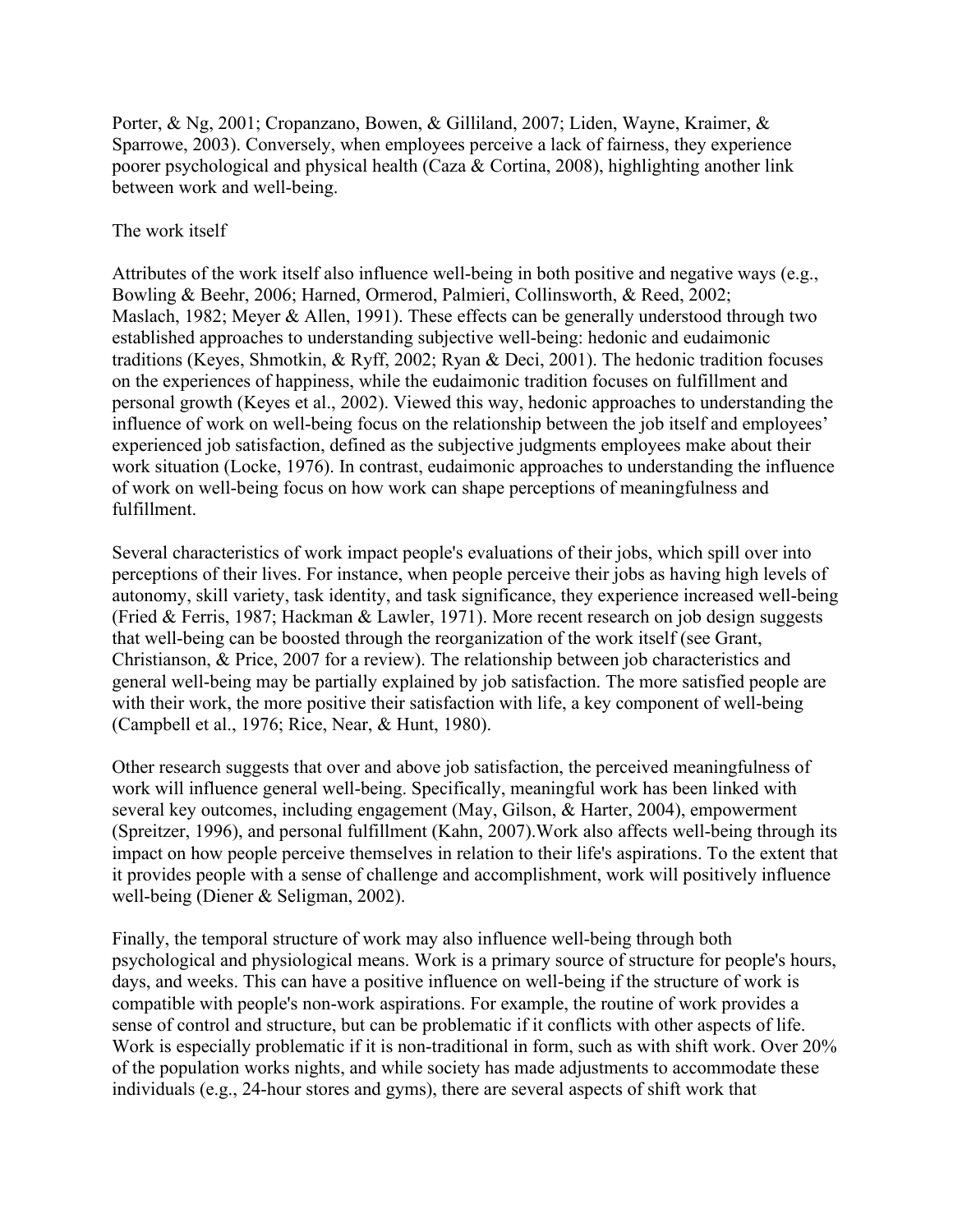compromise their well-being. Research has linked shift work with increased work-to-family conflict and poorer physical and mental well-being (Barnes-Farrell et al., 2008; Driesen, Jansen, Kant, Mohren, & van Ameslvoort, 2010; Wilson, Chen, & Fernandes, 2007). The negative physical health effects appear to be linked to the development of circadian rhythm desynchronization, which results in sleep disturbances, gastrointestinal dysfunction, and a less effective immune system (LaDou, 1982). More recent research has shown that individual differences in internal time (chronotype) play a key role in people's ability to adjust to shift work, making it possible for some to avoid the more negative physiological effects of working at night (Kantermann, Juda, Vetter, Roenneberg, 2010).

The temporal structure of work may also affect the ability to engage in non-work activities. Nonwork activities are an important way that people recover from work (Sonnentag, 2003). It is essential for people to recover from stresses and fatigue caused by work in order to maintain physical, social, and mental health (Rook & Zijstra, 2006). In particular, people whose jobs involve shift work or late nights may not have the same recreational or family opportunities as do those with more traditional jobs. As a result, shift workers experience reduced social opportunities and alienation from their communities (Rosenthal & Howe, 1984). These complications with other domains of life are likely to decrease general well-being.

### The work context

As described earlier, the economic results and content of work are critical inputs to well-being. However, the setting in which one works, whether the organization, the other people encountered in the course of the job, or the physical setting of work itself, also matters for well-being. Next, we describe the potential for these factors to influence well-being.

Most people who work do so in organizations. Whether employees work in offices, on the road, at home, or at client sites, the organizations that employ them can be significant sources of meaning in work (Rosso et al., 2010). Organizations provide employees with a social group to which they belong (Bartel & Dutton, 2001), which can help to address a basic human need for belongingness (Baumeister & Leary, 1995). Employees also benefit from their identification with their organizations and draw a sense of community from the bonds they experience with others there. In particular, Brickson (2005, 2007) points out that organizations themselves have identity orientations, and can be understood as individualistic, relational, or collectivistic in their identity and their approach to a variety of constituents, including employees. To the extent that employees feel their own identities are congruent with the identity orientation of their organization (i.e., individualistic, relational, or collectivistic) a sense of belongingness and wellbeing can result. And, of course, those who are members of organizations held in high esteem by the self and others experience benefits from their ability to experience that part of their identity that is defined by membership in the organization.

Within organizations, employees work together to achieve a variety of work goals. The opportunities people have to create meaningful relationships with those they work with represent one of the most salient ways in which organizations contribute to well-being. While relationships with others at work can range from positive and supportive (Dutton, 2003) to abusive (Tepper, 2000) and uncivil (Porath & Erez, 2007)—indeed, Hughes observed that those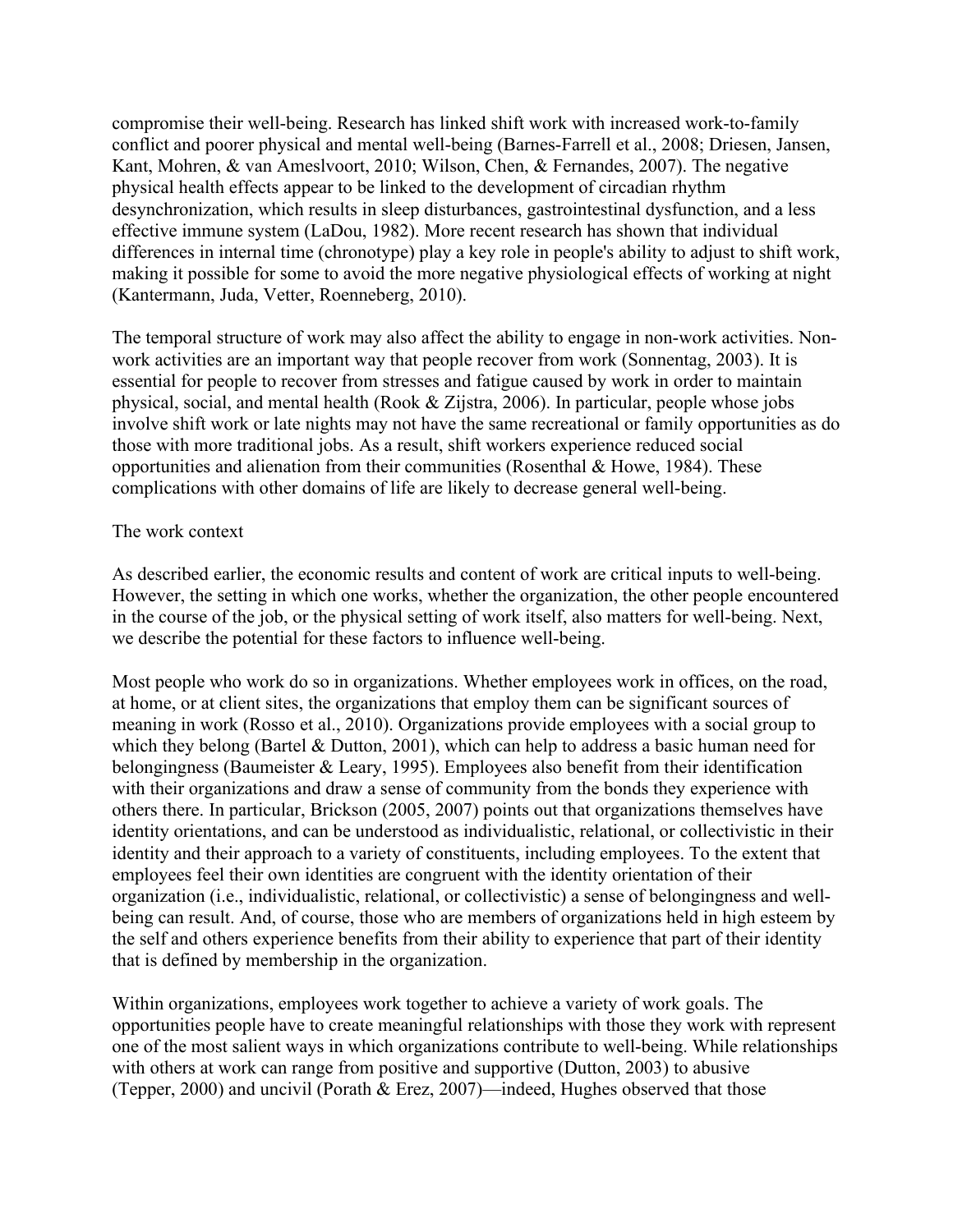encountered at work "can do the most to make life sweet or sour" (1950, p. 321)—they represent important social ties that inform general well-being. Dutton (2003) has detailed the positive impact that high-quality connections at work can have on both employees and their organizations. Literature on social support has revealed the myriad benefits of relationships (or even interactions) with others that provide symbolic or concrete support (e.g., Cropanzano et al., 1997). Social support at work has emerged as a key variable for explaining positive outcomes for people at work (e.g., Randall, Cropanzano, Bormann, & Birjulin, 1999). Whether through the smallest glance or gesture or through powerful demonstrations of support, people encountered on the job give employees a variety of cues from which their understanding of how others see them, their job, and their role in the organization is composed (Wrzesniewski et al., 2003). Thus, to the extent that well-being is influenced by the nature of interactions and relationships with others, it is clear that work is a major arena of life in which others contribute to well-being.

The physical environment of work is another important input to well-being. The effect of the work environments on individuals' well-being begins with the safety and security of the workplace. In a basic sense, the physical environment at work must be safe and secure in order for employees to experience positive well-being (Barling & Frone, 2004). But more than guarantees of a work environment in which one need not worry about injuries, mishaps, or exposure to danger, it turns out that simple factors in the physical environment can make a significant difference to well-being.

For instance, the ways in which work environments are organized can influence employees' psychological and physical well-being. Specifically, whether work environments are set up to incorporate the outdoors and other aspects of nature can have a significant effect on general wellbeing. One of the most examined aspects of workplace design is the use of windows. Research suggests that windows are an essential element to well-being at work; 90% of employees who work in windowless offices are dissatisfied with their work environments, feel depressed, and lack stimulation (Ruys, 1970). Researchers have demonstrated that a window can help restore depleted attention processes (Kaplan & Kaplan, 1989) and balance hormone production and regulation (Kuller & Lindsten, 1992).

The effects of work on well-being vary widely, from an important and positive input to wellbeing to a source of negativity and dysfunction. We have considered some of the most important pathways through which work shapes well-being. Our treatment of work and well-being may seem to suggest that the effects of work on well-being are fixed across individuals. However, research suggests that people vary in their experience of the work they do in predictable ways, and that their general orientation toward work may predict how they feel about their work. In the following section, we consider the role of the individual as it moderates the relationship between work and well-being.

### **Individual Patterns in the Experience of Work**

For decades, scholars of organizations waged a debate over the question of whether the situation or the person mattered more in determining work attitudes and experience (e.g., Davis-Blake & Pfeffer, 1989; Staw, Bell, & Clausen, 1986). In the end, both sides won; scholars now (mostly) agree that the attributes of the situation matter—including the nature of the work itself, the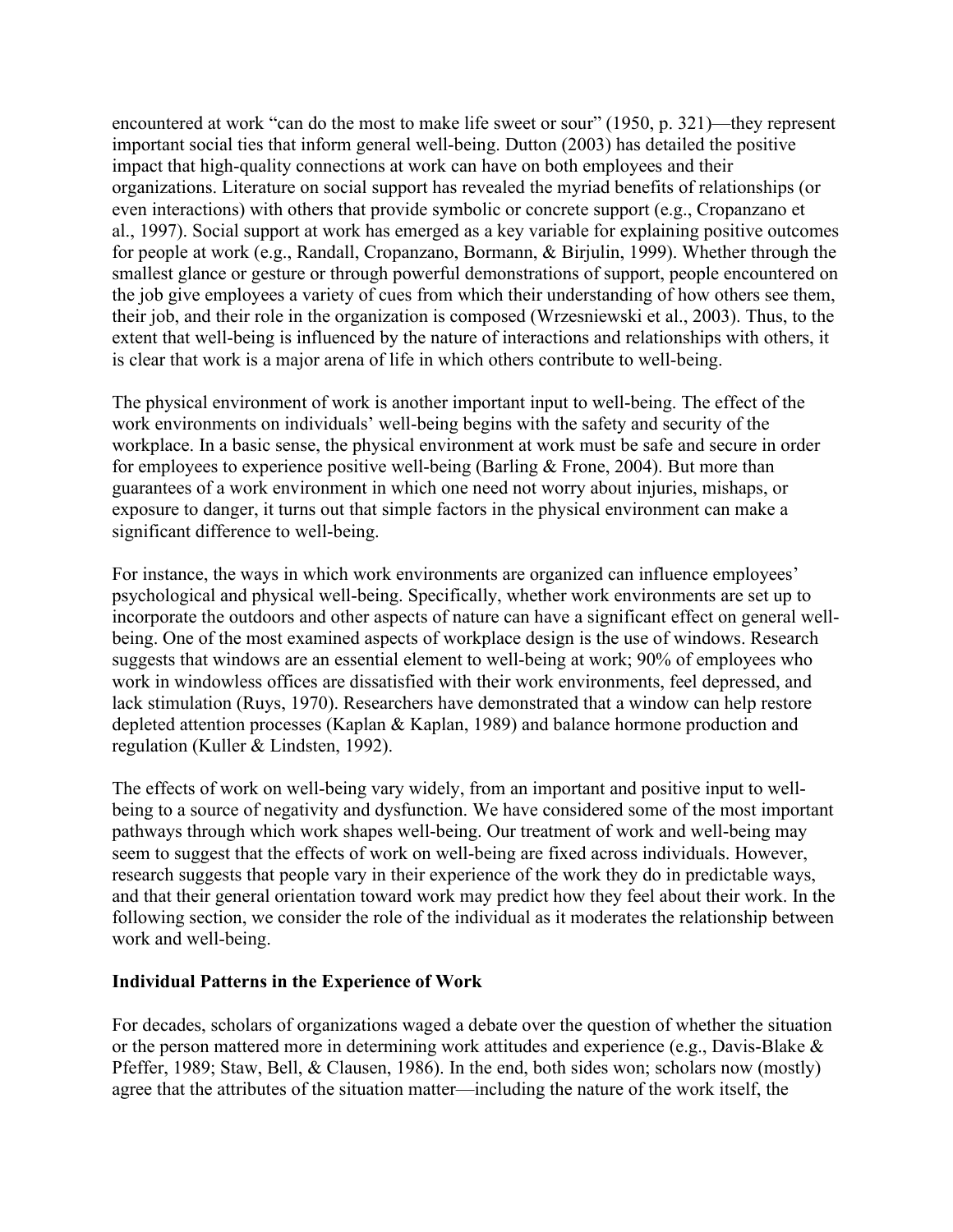organizational context, and people encountered on the job—*and* attributes of the person matter as well. Indeed, current research tends to account for and include both categories of inputs in order to reflect that both are likely to have an impact on the relationships being studied.

Past research has argued that attitudes toward work are determined in large part by stable individual differences such as personality (Alderfer, 1972; Staw et al., 1986). According to this view, individual factors like social class, demographic factors, and needs influence the experience of work. By marshaling research evidence across situations and time, there is stability in how individuals rate their well-being related to their work (Arvey, Bouchard, Segal, & Abraham, 1989; Staw et al., 1986), scholars have supported a view that underscores the importance of individual differences in shaping the experience of work.

More recently, research on work orientation (Wrzesniewski, 2003; Wrzesniewski et al., 1997) has suggested that people can experience their work in one of three ways: as a job, a career, or a calling (Bellah, Madsen, Sullivan, Swidler, & Tipton, 1985). Those with job orientations primarily view work as a means to a financial end, and work to support their lives outside of the job. In contrast, those with career orientations work primarily to advance in their occupation, whether within or between organizations, and to reap the benefits of the increased standing and power that comes with advancement. Finally, those with calling orientations work not for financial ends or for career advancement but for the fulfillment that the work itself brings them. Those with callings tend to view work as inseparable from the rest of their lives and feel that their work contributes to making the world a better place. Researchers have described callings as work that is one's duty and destiny (Bunderson & Thompson, 2009), a source of fulfillment that is important to one's identity (Berg, Grant, & Johnson, 2010; Wrzesniewski et al., 1997), a social contribution to the wider world (Wrzesniewski, 2003; Wrzesniewski et al., 1997), expressive of one's purpose (Hall & Chandler, 2005), and comprises one's passion, identity, urgency, engulfing consciousness, longevity, sense of meaning, and domain-specific self-esteem (Dobrow, 2006a).

Given the relationship between well-being and domain-specific and general satisfaction, work orientation matters for understanding well-being. While job and career orientations have been associated with lower levels of well-being on the job and off, calling orientation has emerged in a number of studies as a strong positive correlate of well-being. Research on work orientations suggests that they are associated with work and life satisfaction (Wrzesniewski et al., 1997). Several positive outcomes have been associated with having a calling, such as work, life, and health satisfaction (Dobrow, 2006a; Wrzesniewski et al., 1997) and lower absenteeism from work (Wrzesniewski et al., 1997). Callings have also been associated with more satisfaction from the work domain than other major life domains, such as leisure time (Wrzesniewski et al., 1997). People with callings have more passion for and enjoyment of their work (Novak, 1996; Vallerand et al., 2003), stronger identification and engagement with their work (Bunderson & Thompson, 2009; Dobrow, 2006a), and perform at higher levels than those without callings (Hall & Chandler, 2005).

A calling may even serve as a buffer against markers of negative functioning. Bunderson and Thompson (2009) describe research indicating that those with callings are less likely to suffer from stress, depression, and conflict between work and the rest of life (Oates, Hall, & Anderson, 2005; Treadgold, 1999). While most of the extant research seems to paint a positive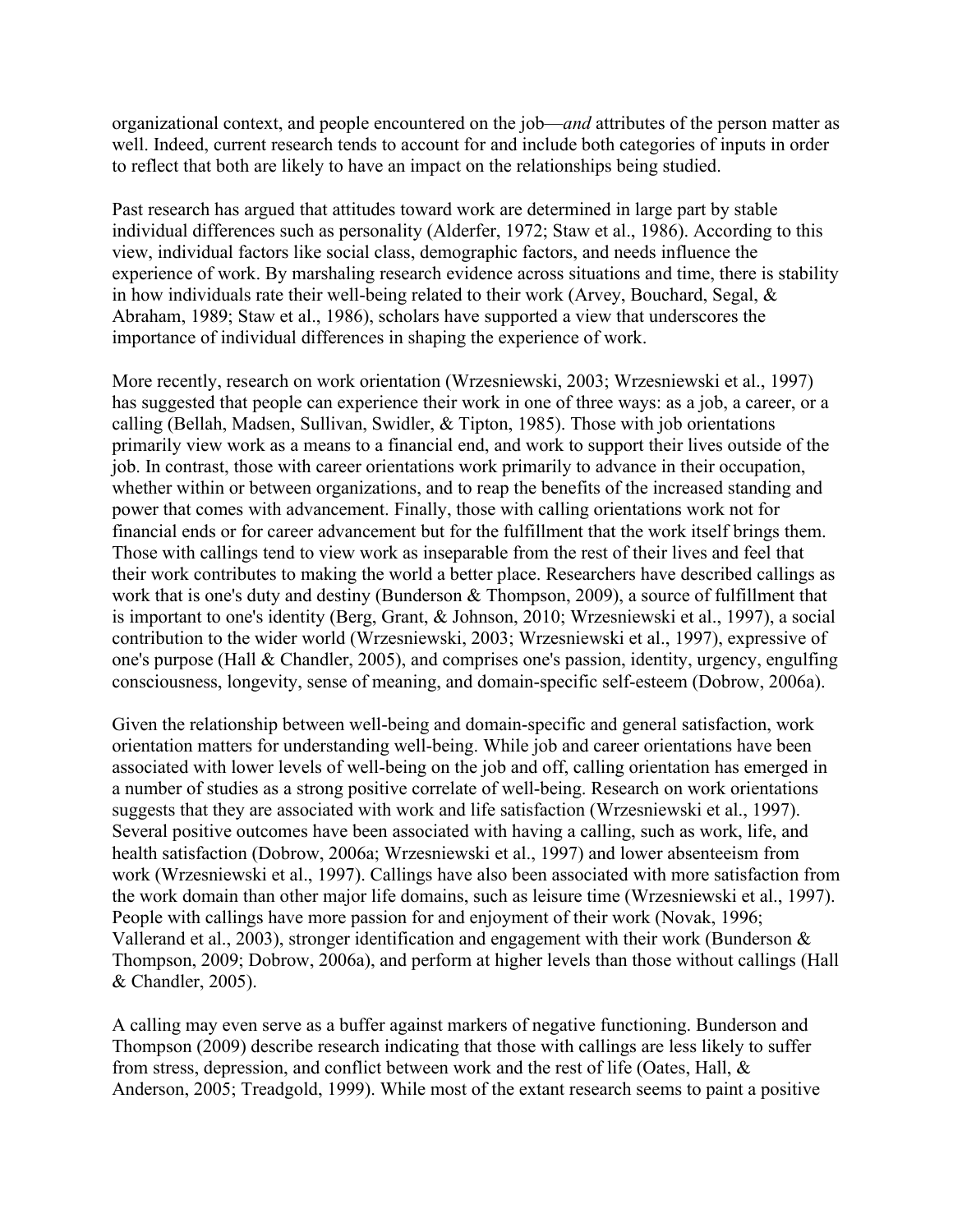picture of viewing work as a calling, researchers are beginning to assess drawbacks associated with callings (Bunderson & Thompson, 2009; Dobrow, 2006b). For example, Bunderson and Thompson (2009) suggest that a calling is a "double-edged sword" that involves profound experiences of sacrifice and vigilance among those who feel their work is a sacred duty they must perform. Callings also hold the possibility of leading to depletion and burnout when they become an all-consuming activity in life (Caza & Cardador, 2009; Maslach, Schaufeli, & Leiter, 2001).

Overall, it appears that work orientations offer a helpful window to understanding how people experience their work in ways that are likely to directly affect well-being, as well as interact with the likelihood that their job design and work contexts will promote well-being. Future research will likely explore how moderating factors such as work orientation may transform the relationship between inputs to the job and the experience of well-being that results. In the next section, we consider evidence of the positive and negative impact of work on well-being.

# **The Helpful and Harmful Effects of Work on Well-Being**

We began this chapter by describing seven reasons why work is an important factor in shaping well-being. We then went on to detail how the work contract, the work itself, and the work context influence well-being through their effects on psychological, physical, and social variables. Through this we have established that a variety of aspects of work influence wellbeing. Generally, many aspects of work seem to have a largely positive impact on well-being (e.g., increased meaningfulness), some have a largely negative impact on well-being (e.g., shiftwork), and still others have a complicated relationship with well-being (e.g., income). However, a variety of individual-level moderators are likely to influence the relationship between work and well-being. Additionally, there may also be broader temporal effects than those considered here. Specifically, the relationship between work and well-being may vary across the lifespan as the meaning of work shifts within the broader context of life.

A large literature on work-to-family conflict suggests that how people manage work and family roles has major implications for well-being, job performance, and family functioning (Gareis, Barnett, Ertel, & Berkman, 2009). Traditionally, the interface between work and family has been viewed in largely negative terms. While work provided people with the economic means to provide for their families, it also caused psychological and physical distance within families. For people who are trying to balance competing priorities of work and family life, a deficit-based perspective on work and family can be fairly troubling. Early research on work-family conflict has established that failure to balance competing priorities and demands can result in sacrificed well-being (Greenhaus & Beutell, 1985).

However, this relationship between work and family roles and well-being is not always negative (Rothbard, 2001). In fact, research has supported the concept of work–family enrichment, defined as the extent to which experiences in one role improve the quality of life in the other role (Greenhaus & Powell, 2006, p. 73). Toward this end, researchers have explored the ways that resources and experiences gained from one's work role can improve performance and quality of life in one's family role, and vice versa (Carlson, Kacmar, Wayne, & Grzywacz, 2006; Rothbard, 2001). Recent support for this argument comes from a rather unexpected population: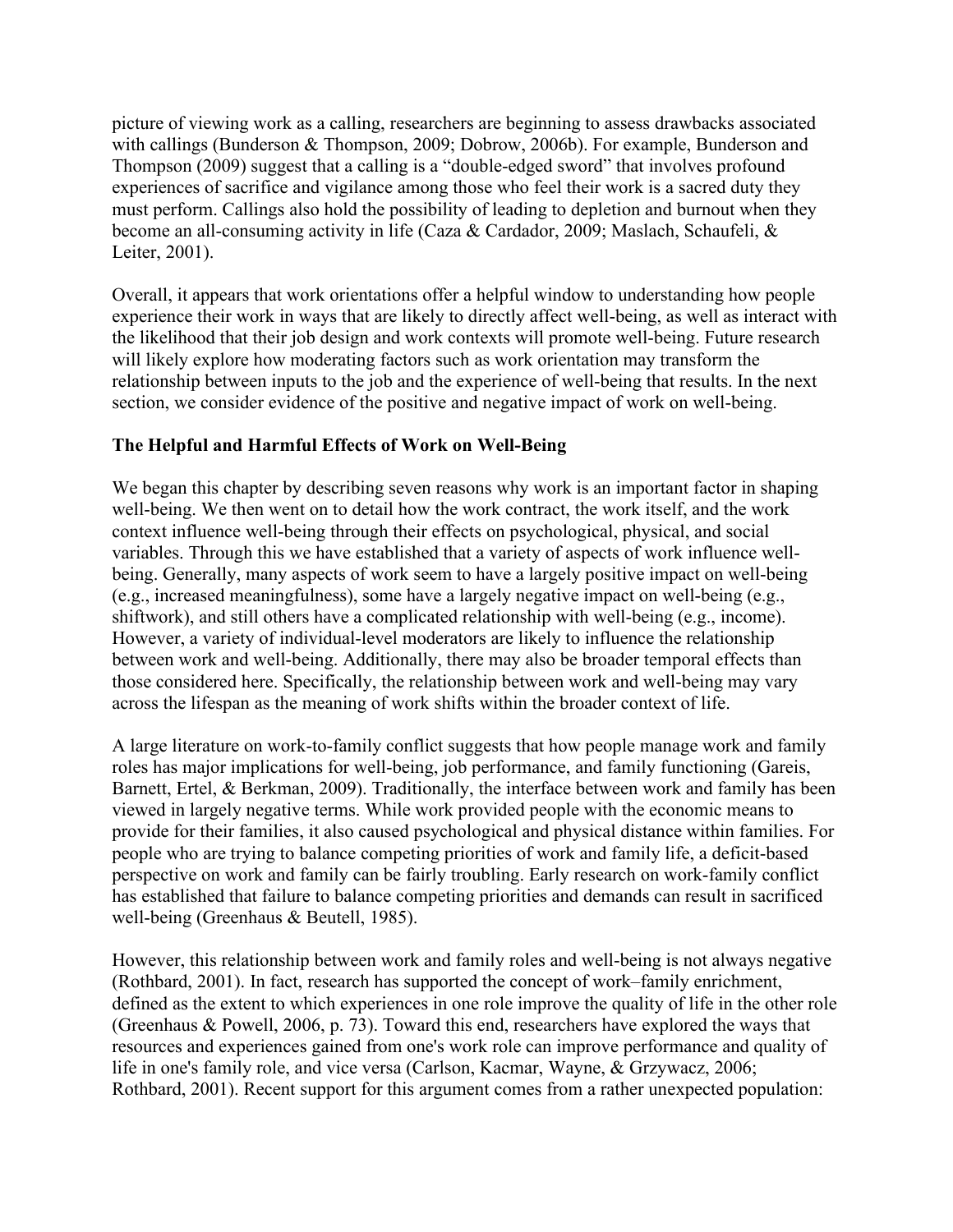new parents. Research with new working parents suggests that work remains an important influence on well-being even when life priorities are readjusted. Specifically, many new mothers decrease the number of hours they work (or stop working altogether) and many new fathers increase the number of hours they work, a trend that involves drawbacks (Keizer, Dykstra, & Poortman, 2010). It is this change in work hours that accounts in part for decreased partner satisfaction and increased negative affect—mothers who remained in their jobs or increased working hours showed decreased negative affect. These findings confirm that during critical family life transitions, when the work–family interface seems to have the most potential for conflict, work can provide important benefits that increase the quality of one's life.

### **Conclusion and Future Directions**

There are a number of important future research directions that hold promise for increasing understanding of the powerful and complex relationship between work and well-being. First, researchers can do more to explore the dynamic nature of the relationship between work and well-being. In this chapter, we have considered how a series of variables influence well-being. However, these variables do not exist in isolation; it is essential to understand how they interact to influence well-being. For instance, do aspects of a fair work contract mitigate the effects of a poor working environment? Does shift work dampen the effect of meaningful work on wellbeing? In general, how do the variables that contribute to increased or decreased well-being interact with one another in ways that suggest important information about their relative strength?

A second related research question is to understand how individuals and organizations can sustain a positive relationship between work and well-being over time. There are obviously many benefits to well-being for individuals, such as increased physical health and longevity (Diener et al., 1999), but there are also a number of benefits to organizations (Diener & Seligman, 2004). For instance, employee well-being is related to customer satisfaction and loyalty (Fleming, 2000; Harter, Schmidt & Hayes, 2002), and decreased turnover and shirking (Diener & Seligman, 2004). Thus, it is essential to better understand how to sustain positive spillovers of work to well-being.

However, sustaining a positive relationship between work and well-being over time may be difficult. Working life often spans several decades. As people move through their life trajectory, they may be looking for different things from their work. For example, young professionals gain materially from employment, but are likely to gain psychologically as well (Diener  $\&$ Seligman, 2004). As young professionals make the transition into parenthood, the influence of work on well-being is likely to change. Work may become a place for adult connections, satisfaction, and feelings of competence and belongingness (Keizer et al., 2010). As people move into later stages of their careers, they may find that their well-being is more influenced by the ability to make contributions to others in their work and lives (Erikson, 1968). At any one stage, it seems that there is a potential for both positive and negative effects of work on well-being. It is important to understand how the influence of work on well-being waxes and wanes between being a positive or negative force in the various life-stages through which individuals work. Building from this, future research should explore the ways that people can shape their work to continually get positive benefits from it as the meaning of the work shifts throughout their lives.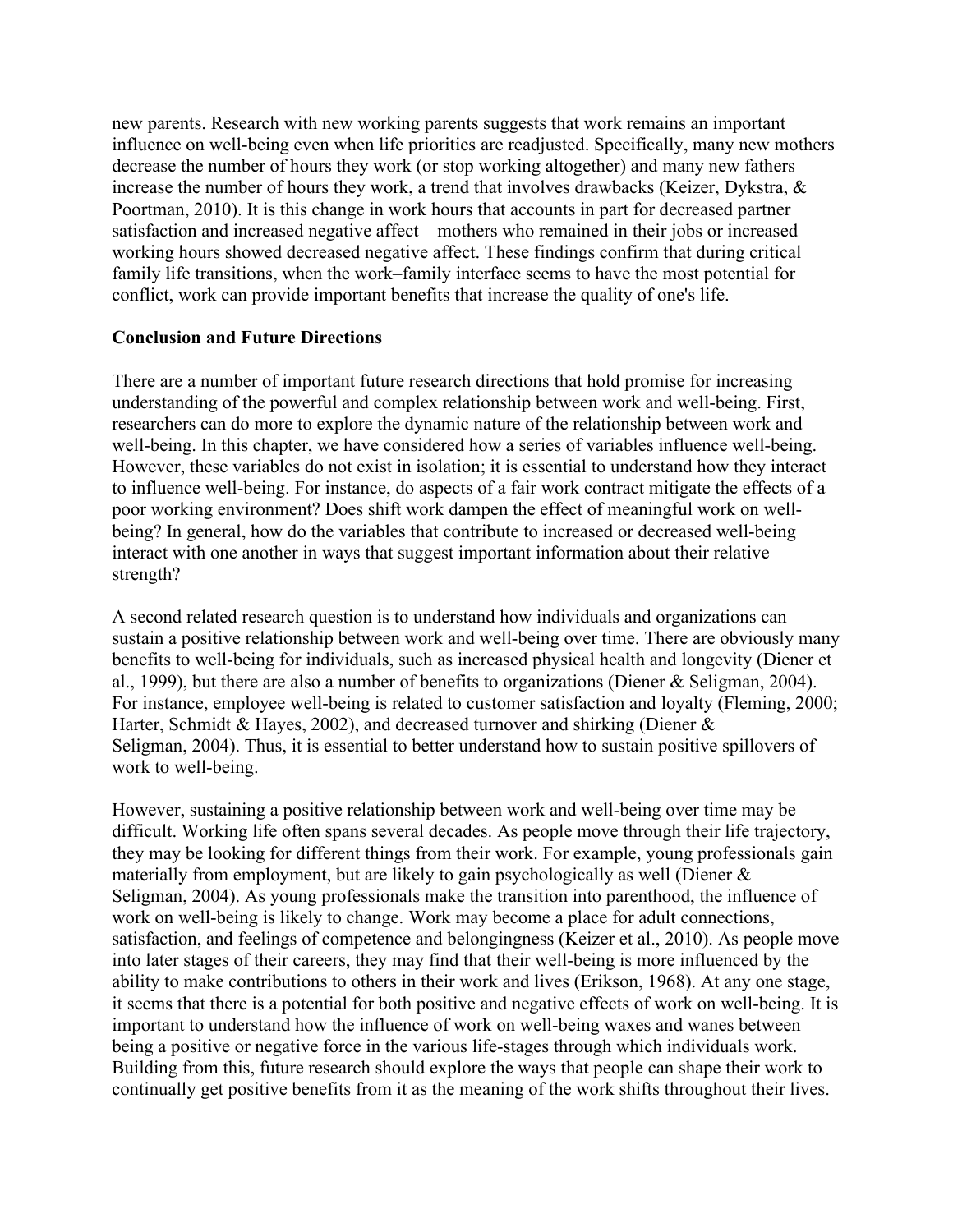#### **References**

- Adams, J. S. (1965). Inequity in social exchange. *Advances in Experimental Social Psychology, 62,* 335–343.
- Alderfer, C. (1972). *Existence, relatedness, and growth*. New York, NY: Free Press.
- Aristotle. (2000). *Nicomachean ethics* (R. Crisp, Trans.). Cambridge, UK: Cambridge University Press.
- Arthur, M. B., & Rousseau, D. M. (1996). *The boundaryless career: A new employment principle for a new organizational era*. New York, NY: Oxford University Press.
- Arvey, R. D., Bouchard, T. J., Segal, N. L., & Abraham, L. M. (1989). Job satisfaction: environmental and genetic components. *Journal of Applied Psychology, 74,* 187–192.
- Barley, S. R. (1996). *The new world of work.* Washington, DC: National Planning Association.
- Barley, S. R., & Kunda, G. (2004). *Gurus, hired guns and warm bodies: Itinerant experts in a knowledge economy*. Princeton, NJ: Princeton University Press.
- Barling, J., & Frone, M. (Eds.). (2004). *The psychology of workplace safety*. Washington, DC: American Psychological Association.
- Barnes-Farrell, J., Davies-Schrils, K., McGonagle, A., Walsh, B., Di Milia, L., Fischer, F., … & Tepas, D. (2008). What aspects of shift work influence off-shift well-being of healthcare workers? *Applied Ergonomics, 39*, 589–596.
- Barsade, S. (2002). The ripple effect: Emotional contagion and its influence on group behavior. *Administrative Science Quarterly, 47*, 644–675.
- Bartel, C., & Dutton, J. (2001). Ambiguous organizational memberships: Constructing organizational identities in interactions with others. In M. Hogg  $& D.J.$  Jerry (Eds.), *Social identity processes in organizational contexts* (pp. 115–130). Philadelphia, PA: Psychology Press.
- Bartel, C. A., & Saavedra, R. (2000). The collective construction of work group moods. *Administrative Science Quarterly 45*, 197–231.
- Baumeister, R. F., & Leary, M. R. (1995). The need to belong: Desire for interpersonal attachments as a fundamental human motivation. *Psychological Bulletin, 117*(3), 497– 529.
- Bellah, R. N., Madsen, R., Sullivan, W. M., Swidler, A., & Tipton, S. M. (1985). *Habits of the heart.* Berkeley, CA: University of California Press.
- Berg, J. M., Grant, A. M., & Johnson, V. (2010). When callings are calling: Crafting work and leisure in pursuit of unanswered occupational callings. *Organization Science, 21,* 973– 994.
- Berti, A. E., & Bombi, A. S. (1988). *The child's construction of economics*. Cambridge, MA: Cambridge University Press.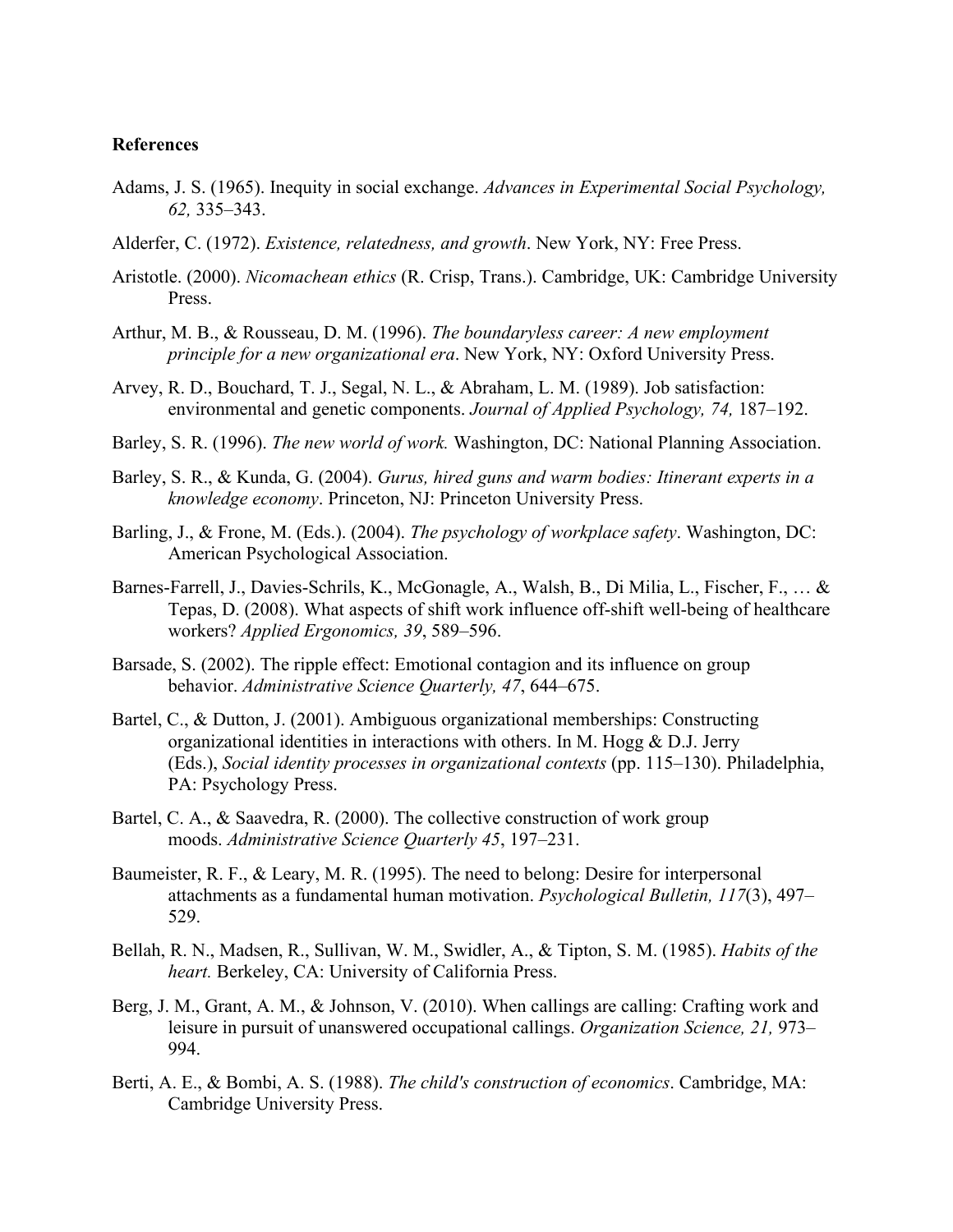- Blackburn, M. L. (2009). Internal migration and the earnings of married couples in the USA. *Journal of Economic Geography, 10,* 87–111.
- Bowling, N. A., & Beehr, T. A. (2006). Workplace harassment from the victim's perspective: A theoretical model and meta-analysis. *Journal of Applied Psychology, 91*, 998–1012.
- Bradbury, H., & Lichtenstein, B. M. B. (2000). Relationality in organizational research: Exploring the space between. *Organizational Science, 11*(5), 551–64.
- Brickson, S. L. (2005). Organizational identity orientation: Forging a link between organizational identity and organizations' relations with stakeholders. *Administrative Science Quarterly, 50*, 576–609.
- Brickson, S. L. (2007). Organizational identity orientation: The genesis of the role of the firm and distinct forms of social value. *Academy of Management Review, 32*(3), 864–888.
- Bridges, W. (1994). *Job shift*. Reading, MA: Addison-Wesley Publishing.
- Brief, A. P. (2008). *Money and the meaning of work.* Paper presented at the All-Academy Symposium: Changing the questions we ask: New directions in the meaning of work, Academy of Management Annual Meeting, Anaheim, CA.
- Brief, A. P., & Aldag, R. J. (1989). The economic functions of work. In K. Rowland & G. R. Ferris (Eds.), *Research in personnel and human resources management*. Greenwich, CT: JAI Press.
- Brief, A. P., & Atieh, J. M. (1987). Studying job stress: Are we making mountains out of molehills? *Journal of Occupational Behavior, 8*, 115–126.
- Brief, A. P., Brett, J. F., Futter, D., & Stein, E. (1997). Feeling economically dependent on one's job: Its origins and functions with regard to worker well-being. *Journal of Applied Social Psychology, 27*, 1303–1307.
- Brief, A. P., & Nord, W. R. (1990), *Meanings of occupational work*. Lexington, MA: Lexington Books.
- Bunderson, J. S., & Thompson, J. A. (2009). The call of the wild: Zookeepers, callings, and the dual edges of deeply meaningful work. *Administrative Science Quarterly, 54*, 32–57.
- Campbell, A., Converse, P. E., & Rodgers, W. L. (1976). *The quality of American life.* New York, NY: Russell Sage Foundation.
- Carlson, D. S., Kacmar, M. K., Wayne, J. H., & Grzywacz, J. G. (2006). Measuring the positive side of the work-family interface: Development and validation of a work-family enrichment scale. *Journal of Vocational Behavior, 68, 1,* 131–164.
- Casey, C. (1995). *Work, self and society: After industrialism.* London, UK: Routledge.
- Caza, B. B., & Cardador, T. (2009). *Sustaining a calling orientation toward work: The case for healthy vs. unhealthy callings*. Paper presented at Academy of Management Meetings, Chicago, IL.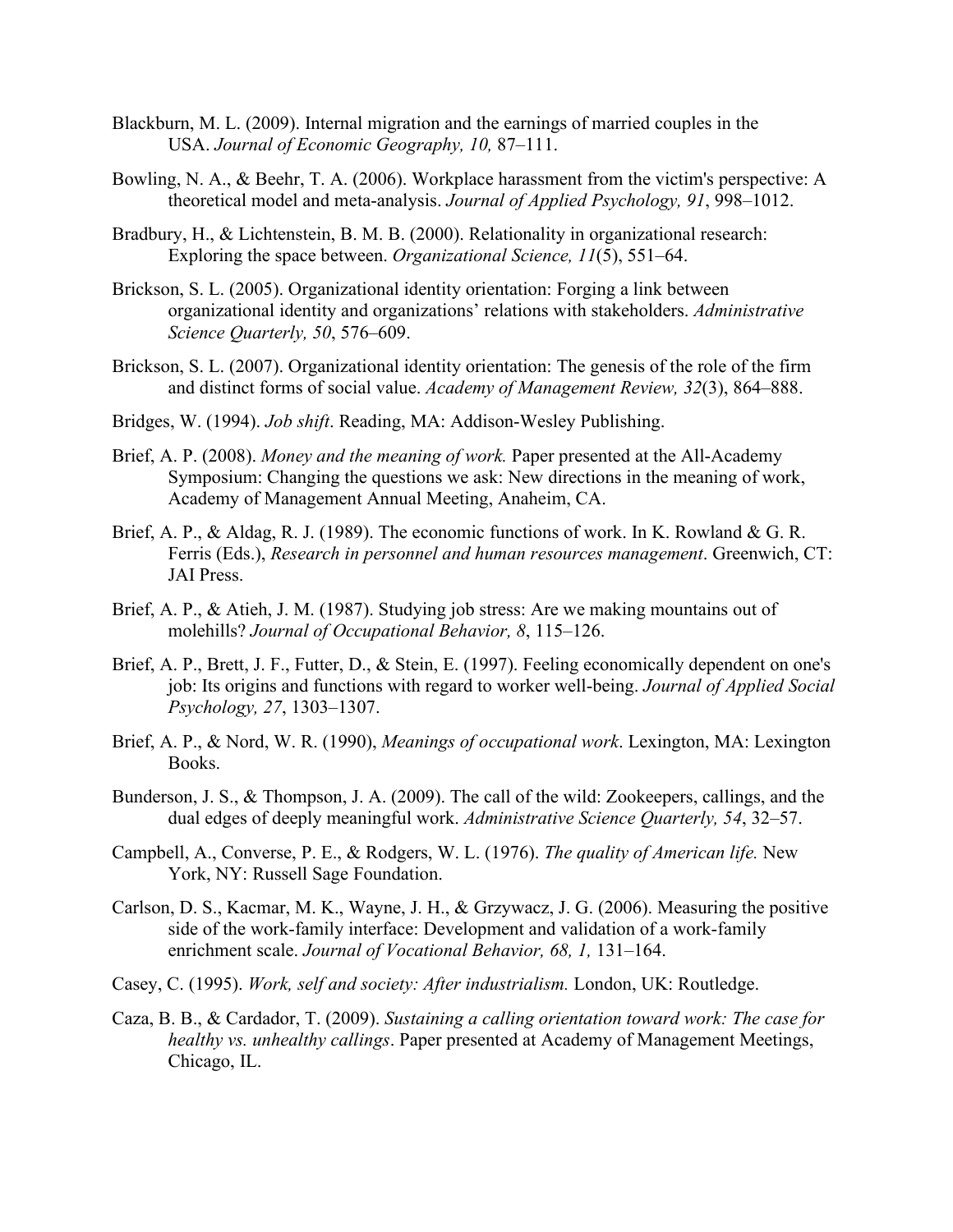- Caza, B. B., & Cortina, L. (2008). From insult to injury: Explaining the impact of incivility in social settings. *Basic and Applied Social Psychology, 29*(4), 335–350.
- Ciulla, J. B. (2000). *The working life: The promise and betrayal of modern work*. New York, NY: Three Rivers Press.
- Clydesdale, T. T. (1997). Family behaviors among early USA baby boomers: Exploring the effects of religion and income change, 1965–1982. *Social Forces, 76*, 605–635.
- Colquitt, J. A., Conlon, D. E., Wesson, M. J., Porter, C. O. L. H., & Ng, K. Y. (2001). Justice at the millennium: A meta-analytic review of 25 years of organizational justice research. *Journal of Applied Psychology, 86*, 425–445.
- Colquitt, J. A., Greenberg, J., & Zapata-Phelan, C. P. (2005). What is organizational justice? A historical overview. In J. Greenberg & J. A. Colquitt (Eds.), *The handbook of organizational justice* (pp. 3–56). Mahwah, NJ: Erlbaum.
- Cropanzano, R., Bowen, D. E., & Gilliland, S. W. (2007). The management of organizational justice. *Academy of Management Perspectives, 21*(4), 34–48.
- Cropanzano, R., Howes, J. C., Grandey, A. A., & Toth, P. (1997). The relationship of organizational politics and support to work behaviors, attitudes, and stress*. Journal of Organizational Behavior, 18,* 159–180.
- Dalai Lama, & Cutler, H. C. (1998). *The art of happiness: A handbook for living*. London, UK: Hodder & Stoughton.
- Davis-Blake, A., & Pfeffer, J. (1989). Just a mirage: The search for dispositional effects in organizational research, *Academy of Management Review, 15*, 385–400.
- Diener, E., & Diener, M. (1995). Cross-cultural correlates of life satisfaction and selfesteem. *Journal of Personality and Social Psychology, 68,* 653–663.
- Diener, E., Sandvik, E., Seidlitz, L., & Diener, M. (1993). The relationship between income and subjective well-being: Relative or absolute? *Social Indicators Research, 28,* 195–223.
- Diener, E., & Seligman, M. E. P. (2002). Very happy people. *Psychological Science, 13*(1), 81– 84.
- Diener, E., & Seligman, M. E. P. (2004). Beyond money: Toward an economy of wellbeing. *Psychological Science in the Public Interest, 5*(1), 1–31.
- Diener, E., Suh, E. M., Lucas, R. E., & Smith, H. E. (1999). Subjective well-being: Three decades of progress. *Psychological Bulletin, 125*, 276–302.
- Dobrow, S. R. (2006a). *Having a calling: A longitudinal study of young musicians*. Doctoral dissertation, Harvard University.
- Dobrow, S. R. (2006b). *The dark side of calling: Career tunnel vision.* Paper presented at the Academy of Management Annual Meeting, Atlanta, GA.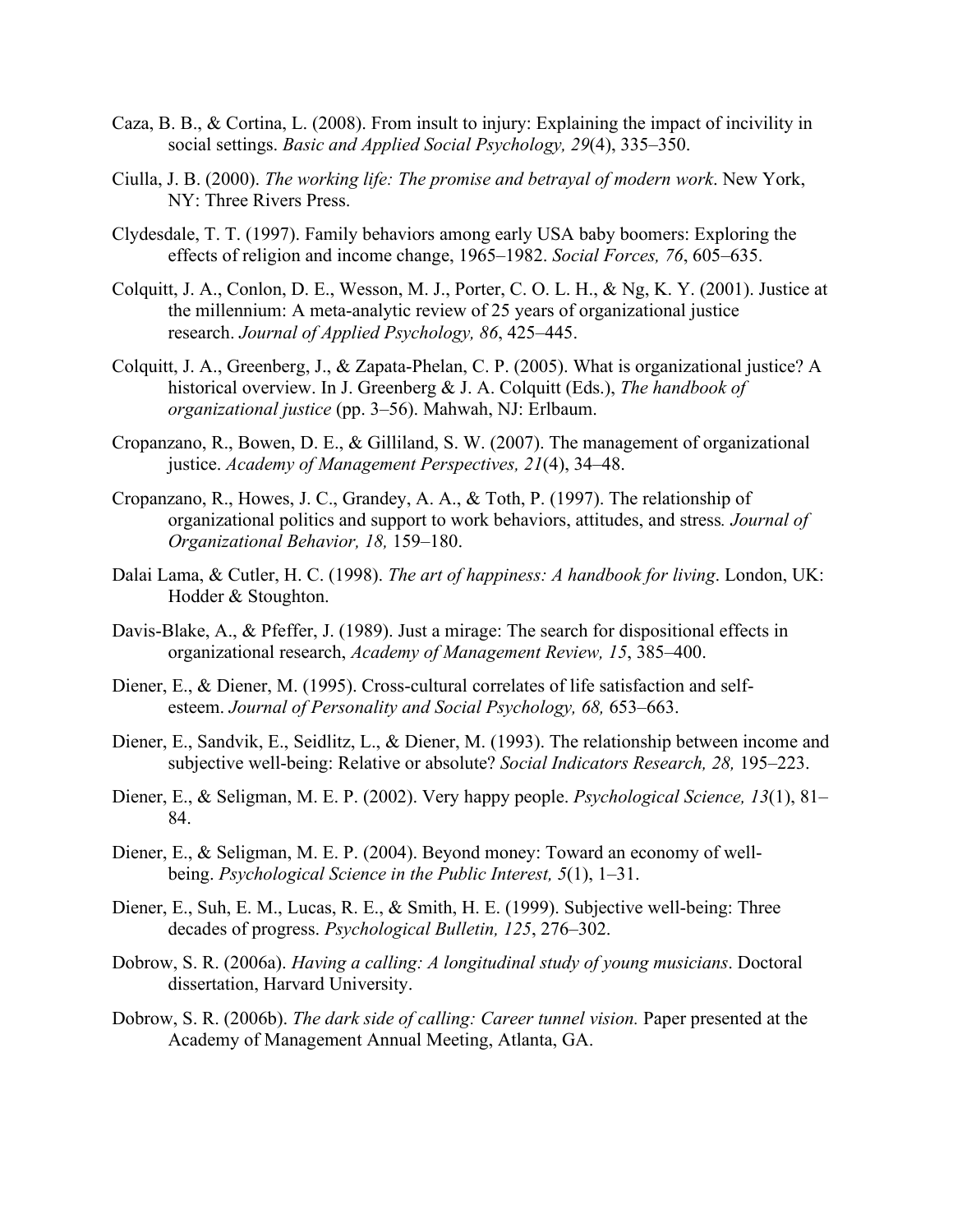- Driesen, K., Jansen, N. W. H., Kant, I., Mohren, D., & van Ameslvoort, L. G. P. M. (2010). Depressed mood in the working population: Associations with work schedules and working hours. *Chronobiology International, 27*(5), 1062–1079.
- Dutton, J. E. (2003*). Energize your workplace: How to build and sustain high-quality connections at work.* San Francisco, CA: Jossey-Bass Publishers.
- Dutton, J. E., & Ragins, B. R. (Eds.). (2006). *Exploring positive relationships at work: Building a theoretical and research foundation.* Mahwah, NJ: Lawrence Erlbaum Associates, Inc.
- Edwards, J. R., & Rothbard, N. P. (2000). Mechanisms linking work and family: Clarifying the relationship between work and family constructs. *Academy of Management Review, 25*, 178–199.
- Erikson, E. H. (1968). *Identity, youth and crisis*. New York, NY: Norton.
- Fleming, J. H. (2000). Relating employee engagement and customer loyalty to business outcomes in the retail industry. *The Gallup Research Journal, 3*(1), 103–115.
- Frankl, V. E. (1959). *Man's search for meaning*. Boston, MA: Beacon Press.
- Fried, Y., & Ferris, G. R. (1987). The validity of the job characteristics model: A review and meta-analysis. *Personnel Psychology, 40*, 287–322.
- Frey, B. S., & Stutzer, A. (2002a). *Happiness and economics: How the economy and institutions affect well-being*. Princeton, NJ: Princeton University Press.
- Frey, B. S., & Stutzer, A. (2002b). What can economists learn from happiness research? *Journal of Economic Literature, 40*(2), 402–435.
- Frick, W. B. (1971). *Humanistic psychology: Interviews with Maslow, Murphy, and Rogers*. Columbus, OH: Merrill.
- Gareis, K. C., Barnett, R. C., Ertel, K. A., & Berkman, L. F. (2009) Work-family enrichment and conflict: Additive effects, buffering, or balance? *Journal of Marriage and Family, 71*, 696–707.
- Gini, A. 2001. *My job, my self: Work and the creation of the modern individual*. New York, NY: Routledge.
- Grant, A. M., Christianson, M. K., & Price, R. H. (2007). Happiness, health, or relationships? Managerial practices and employee well-being tradeoffs. *Academy of Management Perspectives, 21,* 51–63.
- Greenhaus, J. H., & Beutell, N. J. (1985). Sources of conflict between work and family roles. *Academy of Management Review, 10*, 76–88.
- Greenhaus, J. H., & Powell, G. N. (2006). When work and family are allies: A theory of workfamily enrichment. *Academy of Management Review, 31,* 72–92.
- Hackman, R. J., & Lawler, E. E. (1971). Employee reactions to job characteristics. *Journal of Applied Psychology, 55,* 259–286.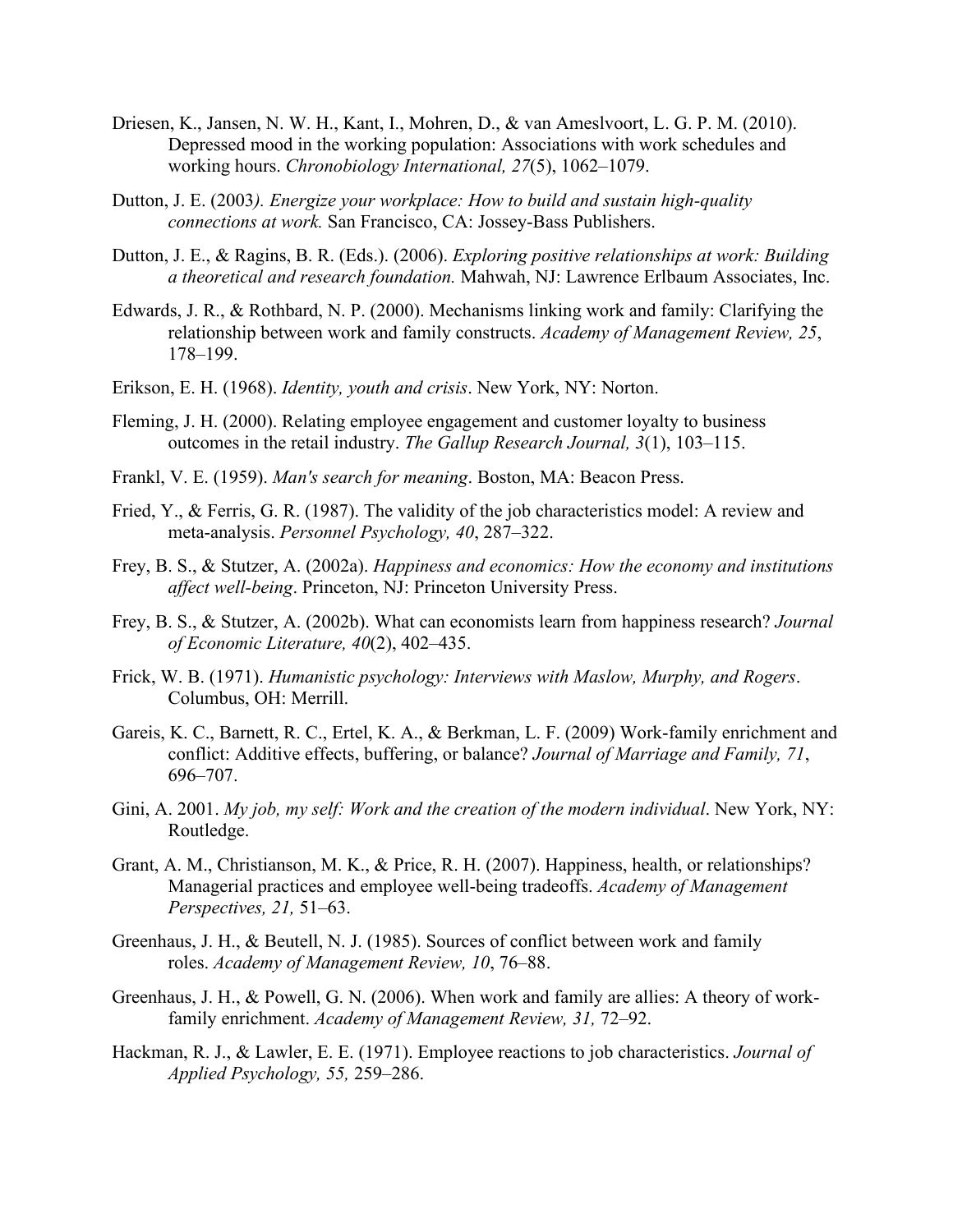- Hall, D. T., & Chandler, D. E. (2005). Psychological success: When the career is a calling. *Journal of Organizational Behavior, 26*, 155–176.
- Harned, M. S., Ormerod, A. J., Palmieri, P. A., Collinsworth, L. L., & Reed, M. (2002). Sexual assault by workplace personnel and other types of sexual harassment: A comparison of antecedents and consequences. *Journal of Occupational Health Psychology, 7,* 174–188.
- Harter, J. K., Schmidt, F. L., & Hayes, T. L. (2002). Business-unit-level relationship between employee satisfaction, employee engagement, and business outcomes: A metaanalysis. *Journal of Applied Psychology, 87,* 268–279.
- Harter, J. K., Schmidt, F. L., & Keyes, C. L. M. (2003). Well-being in the workplace and its relationship to business outcomes: A review of the Gallup studies. In C. L. M. Keyes & J. Haidt (Eds.), *Flourishing: Positive psychology and the life well lived* (pp. 205–224). Washington, DC: American Psychological Association.
- Helliwell, J. (2003). How's life? Combining individual and national variables to explain subjective well-being. *Economic Modelling, 20*(2), 331–360.
- Hochschild, A. R. (1983). *The managed heart: Commercialization of human feelings*. Berkeley, CA: University of California Press.
- Hughes, E. C. (1950). Work and the self. In J. H. Rohrer & M. Sherif (Eds.), *Social psychology at the crossroads* (pp. 313–323). New York, NY: Harper.
- Jahoda, M. (1982). *Employment & unemployment: A social-psychological analysis*. New York, NY: Cambridge University Press.
- Kahn, W. A. (2007). Meaningful connections: Positive relationships and attachments at work. In J. E. Dutton & B. R. Ragins (Eds.), *Exploring positive relationships at work: Building a theoretical and research foundation*. (pp. 189–206). Mahwah, NJ: Lawrence Erlbaum Associates.
- Kahneman, D., & Deaton, A. (2010). High income improves evaluation of life but not emotional well-being. *Proceedings of the National Academy of Sciences of the United States of America*. *107*(38), 16489–16493.
- Kantermann, T., Juda, M., Vetter, C., & Roenneberg, T. (2010). Shift-work research: Where do we stand, where should we go? *Sleep and Biological Rhythms, 8*(2), 95–105.
- Kaplan, R., & Kaplan, S. (1989). *The experience of nature: A psychological perspective*. New York, NY: Cambridge University Press.
- Keizer, R., Dykstra, P., & Poortman, A. (2010). The transition to parenthood and well-being: The impact of partner status and work hour transitions. *Journal of Family Psychology, 24*(4), 429–438.
- Keyes, C. L. M., Shmotkin, D., & Ryff, C. D. (2002). Optimizing well-being: The empirical encounter of two traditions. *Journal of Personality and Social Psychology, 82*, 1007– 1022.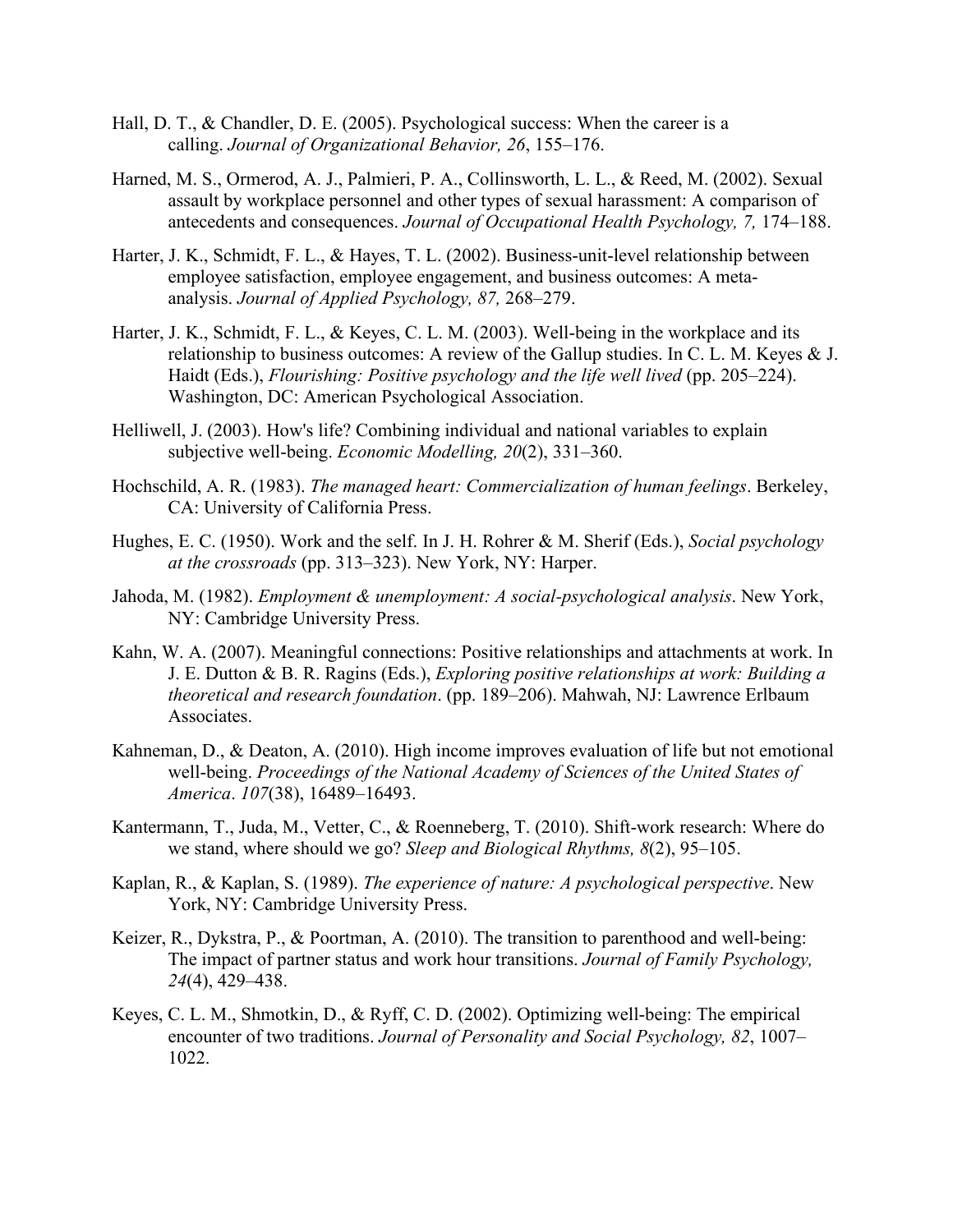- Kohn, M. L., & Schooler, C. (1982). Job conditions and personality: A longitudinal assessment of their reciprocal effects. *American Journal of Sociology, 87*(6), 1257–1286.
- Kuller, R., & Lindsten, C. (1992). Health and behavior of children in classrooms with and without windows. *Journal of Environmental Psychology, 12,* 305–317.
- LaDou, J. (1982). Health effects of shift work. *Western Journal of Medicine, 137*(6), 525–530.
- Lawler, E. E. III, & Hall, D. T. (1970). Relationship of job characteristics to job involvement, satisfaction, and intrinsic motivation. *Journal of Applied Psychology, 54*, 305–312.
- Lawson, K. J., Noblet, A. J., & Rodwell, J. J. (2009). Promoting health in the public sector: The relevance of organisational justice. *Health Promotion International, 24*(3), 223–233.
- Leana, C., Mittal, V., & Stiehl, E. (2012). Organizational behavior and the working poor. *Journal Organization Science, 23*, 888–906.
- Liden, R. C., Wayne, S. J., Kraimer, M. L., & Sparrowe, R. T. (2003). The dual commitments of contingent workers: An examination of contingents' commitment to the agency and the organization. *Journal of Organizational Behavior, 24*, 609–625.
- Locke, E. A. (1976). The nature and causes of job satisfaction. In M. D. Dunnette (Ed.), *Handbook of industrial and organizational psychology* (pp. 1297–1349). Chicago, IL: Rand McNally.
- Lucas, R. E., Diener, E., & Suh, E. (1996). Discriminant validity of well-being measures. *Journal of Personality and Social Psychology, 71,* 616–628.
- Margolis, J. D., & Molinsky, A. L. (2008). Navigating the bind of necessary evils: Psychological engagement and the production of interpersonally sensitive behavior. *Academy of Management* Journal*, 51,* 847–872.
- Maslach, C. (1982). *Burnout: The cost of caring*. New York, NY: Prentice-Hall.
- Maslach, C., Schaufeli, W. B., & Leiter, M. P. (2001). Job burnout. *Annual Review of Psychology, 52,* 397–422.
- May, D. R., Gilson, L., & Harter, L. M. (2004). The psychological conditions of meaningfulness, safety and availability and the engagement of the human spirit at work. *Journal of Occupational and Organizational Psychology, 77*, 11–37.
- Meissner, M. (1971). The long arm of the job: A study of work and leisure. *Industrial Relations, 10*, 239–260.
- Meyer, J. P., & Allen, N. J. (1991). A three component conceptualization of organizational commitment. *Human Resource Management Review, 1*, 61–89.
- Novak, M. (1996). *Business as a calling: Work and the examined life*. New York, NY: The Free Press.
- Myers, D. G., & Diener, E. (1995). Who is happy? *Psychological Science, 6*(1), 10–19.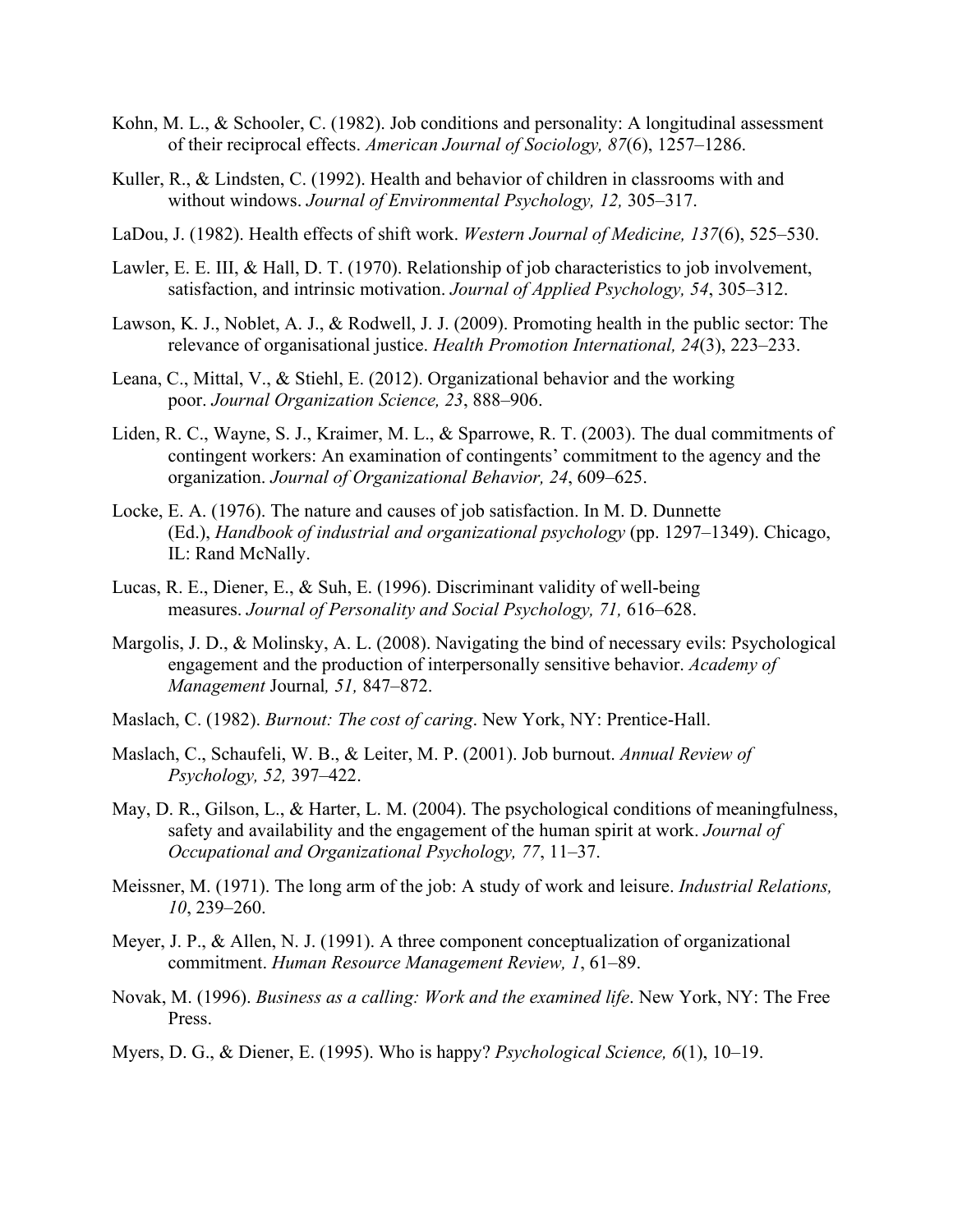- Oates, K. L. M., Hall, M. E. L., & Anderson, T. L. (2005). Calling and conflict: A qualitative exploration of interrole conflict and the sanctification of work in Christian mothers in academia. *Journal of Psychology and Theology, 33*, 210–223.
- Porath, C. L., & Erez, A. (2007). Does rudeness matter? The effects of rude behavior on task performance and helpfulness. *Academy of Management Journal, 50*, 1181–1197.
- Randall, M. L., Cropanzano, R., Bormann, C. A., & Birjulin, A. (1999). Organizational politics and organizational support as predictors of work attitudes, job performance, and organizational citizenship behavior. *Journal of Organizational Behavior, 20*(2), 159–174.
- Rice, R. W., Near, J. P., & Hunt, R. G. (1980). The job satisfaction/life satisfaction relationship: A review of empirical research. *Basic and Applied Social Psychology, 1,* 37–64.
- Rook, J., & Zijlstra, F. (2006). The contribution of various types of activities to recovery. *European Journal of Work and Organizational Psychology, 15*(2), 218–240.
- Rosso, B. D., Dekas, K. H., & Wrzesniewski, A. (2010). On the meaning of work: A theoretical integration and review. *Research in Organizational Behavior, 30*, 91–127.
- Rosenthal, L., & Howe, M. (1984). Activity patterns and leisure concepts: A comparison of temporal adaptation among day versus night shift workers. *Occupational Therapy in Mental Health, 4*(2), 59–78.
- Rothbard, N. P. (2001). Enriching or depleting? The dynamics of engagement in work and family roles. *Administrative Science Quarterly, 46,* 655–684.
- Ruys, D. (1970). *Windowless offices*. Unpublished master's thesis, University of Washington, Seattle, Washington.
- Ryan, R. M., & Deci, E. L. 2001. On happiness and human potentials: A review of research on hedonic and eudaimonic well-being. In S. Fiske (Ed.), *Annual review of psychology, 52*, 141–166. Palo Alto, CA: Annual Reviews, Inc.
- Ryff, C. (1989). Happiness is everything, or is it? Explorations on the meaning of psychological well being. *Journal of Personality and Social Psychology, 57*, 1069–1081.
- Sandelands, L. E., & Boudens, C. J. (2000). Feelings at work, emotions in organizations. In S. Fineman (Ed.), *Emotions in organizations* (2nd ed., pp. 46–63). London, UK: Sage.
- Schor, J. B. (1991). *The overworked American*. New York, NY: Basic Books.
- Seligman, M. E. P. (2002). *Authentic happiness*. New York, NY: Free Press.
- Sennett, R. (1998). *The corrosion of character: The personal consequences of work in the new capitalism.* New York, NY: W.W. Norton & Company.
- Sennett, R. (2008). *The craftsman.* New Haven, CT: Yale University Press.
- Sonnentag, S. (2003). Recovery, work engagement, and proactive behavior: A new look at the interface between work and non-work. *Journal of Applied Psychology, 88*, 518–528.
- Snir, R., & Harpaz, I. (2002). Work-leisure relations: Leisure orientation and the meaning of work. *Journal of Leisure Research, 34*(2), 178–203.